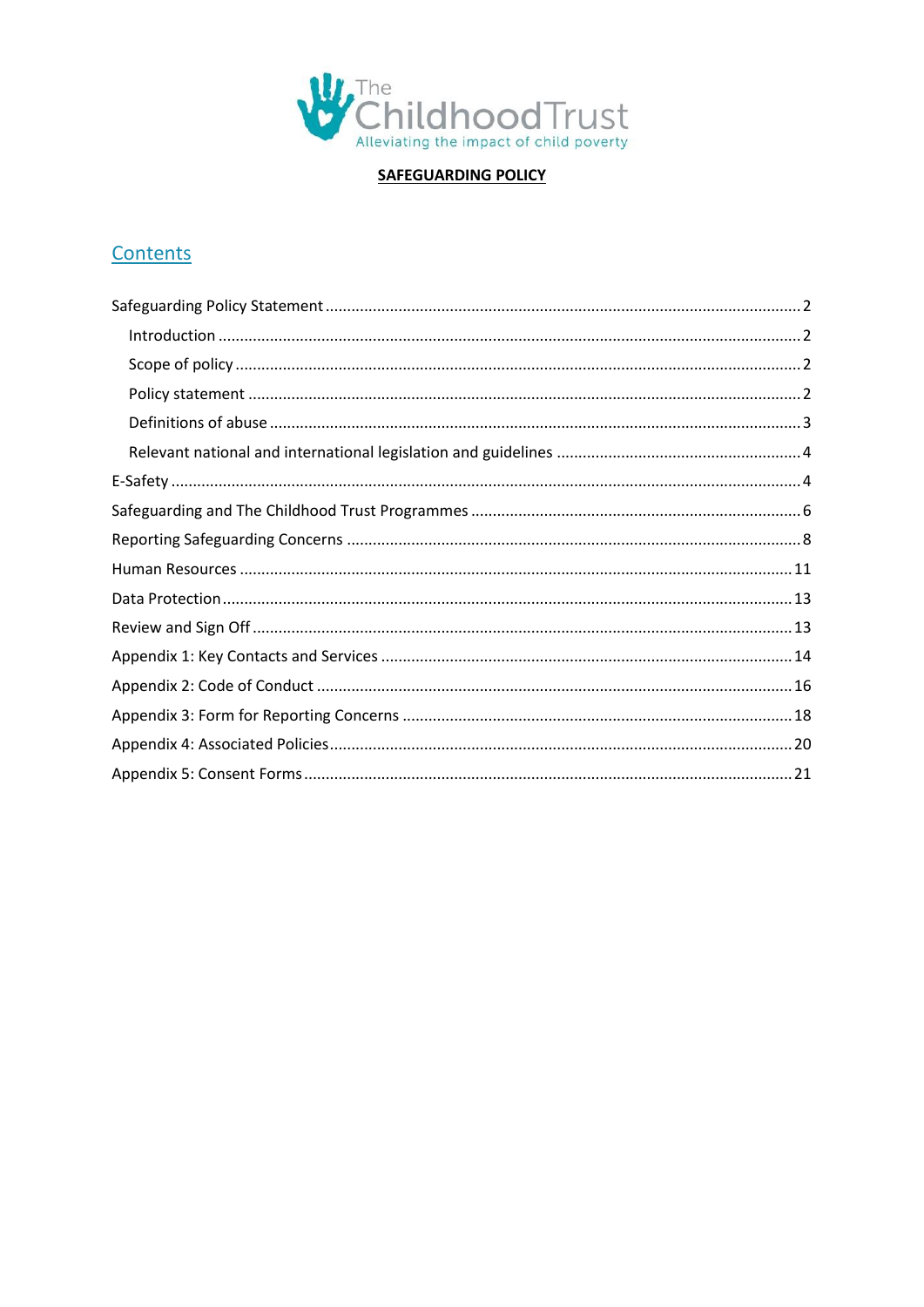

## <span id="page-1-0"></span>**Safeguarding Policy Statement**

#### <span id="page-1-1"></span>**Introduction**

The Childhood Trust (TCT) is London's child poverty charity, founded with a simple vision: to support vulnerable children living in poverty in London.

Our work encompasses two broad areas. First, tackling the immediate issue of children living in poverty by running match-funding campaigns for charities working with children and young people, building the capacity of the sector, and running programmes with both corporate volunteers and other partner organisations. Second, we seek to influence the broader narrative on child poverty in public by raising awareness of the issues, running events and campaigns, and engaging with the media.

#### <span id="page-1-2"></span>**Scope of policy**

This policy applies to anyone working for The Childhood Trust or representing the Trust in any way: this includes all employees, trustees, interns, volunteers, and anyone accompanying The Childhood Trust in its work with children and young people. Those to whom this policy applies accept and recognise our responsibilities to develop awareness of issues that cause children and young people harm or put children and young people at risk.

The Childhood Trust's approach to safeguarding encompasses not only the children and young people the Trust works for, but also any other people at risk. This might include, but is not exclusive to, people with disabilities women who are experiencing/have experienced domestic violence, and people with physical and mental health needs.

The Childhood Trust's contact with children and young people and other people at risk through its partnerships with charities and other organisations providing direct services. With this in mind, in all cases where the Trust has contact with these groups, safeguarding is the joint responsibility of the Trust and its partners, with ultimate responsibility for safeguarding residing with the partners.

#### <span id="page-1-3"></span>**Policy statement**

It is the policy of The Childhood Trust to adopt a child-centred approach, safeguarding the welfare of all children, young people and other people at risk by protecting them from all forms of abuse, as described in this policy.

We recognise that:

- The welfare of the child is paramount, as enshrined in the Children Act 1989;
- All children, regardless of age, disability, gender, racial heritage, religious belief, sexual orientation or identity, have a right to equal protection from all types of harm or abuse;
- Some children are additionally vulnerable because of the impact of previous experiences, their level of dependency, communication needs or other issues;
- Working in partnership with children, young people, their parents, carers and other agencies is essential in promoting children's welfare.

We will endeavour to safeguard children, young people and other people at risk by:

- Valuing them, listening to and respecting them;
- Adopting safeguarding guidelines through a code of conduct for all those to whom the policy is applicable;
- Sharing information about safeguarding and good practice with people at risk, as well as parents, staff and volunteers;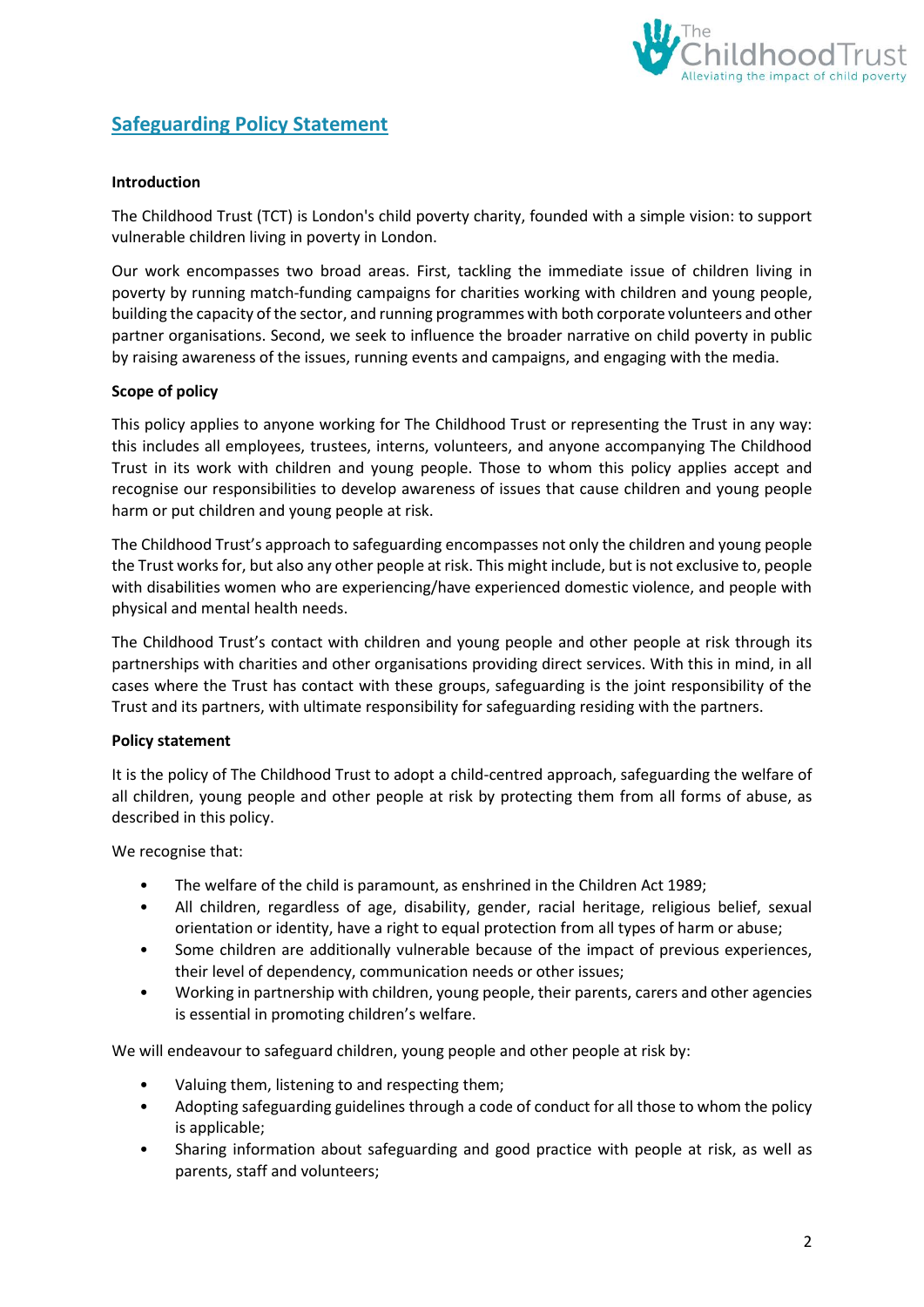

- Sharing information about concerns with agencies who need to know and involving parents and children appropriately;
- Following carefully the procedures for recruitment and selection of staff and volunteers, ensuring all necessary checks are made;
- Providing effective management for staff and volunteers through supervision, support and training;
- Nominating a safeguarding lead and deputy within the team, as well as a Trustee safeguarding lead;
- Reviewing our policy and procedures annually, in order to ensure best practice is upheld.

#### <span id="page-2-0"></span>**Definitions of abuse**

The term "abuse" is intended to include any situation where there is grave concern regarding the wellbeing of a child. Somebody may abuse or neglect a child by inflicting harm or by failing to act to prevent harm. Children may be abused in a family or in an institutional or community setting by those known to them or, more rarely, by others (e.g. via the internet). They may be abused by an adult or adults, or another child or children.

Below is a non-exhaustive list summarising the key types of abuse. Additional forms of abuse to consider are trafficking and modern slavery, domestic abuse, harmful sexual behaviour, tech and online, bullying and FGM. Please refer to the [NSPCC website](https://learning.nspcc.org.uk/child-abuse-and-neglect/) for more details on these key and additional forms of abuse.

#### Physical Abuse

Physical abuse is defined as deliberately hurting a child and causing physical harm. This can be through direction action (such as hitting, shaking throwing, poisoning, burning or scalding, drowning, suffocating, amongst other actions). Physical harm may also be caused when a parent or, carer feigns the symptoms of, or deliberately causes, ill health to a child whom they are looking after.

#### Emotional Abuse

Emotional abuse is emotional maltreatment of a child, which has a severe and persistent negative effect on the child's emotional development; it is also known as psychological abuse. Action which can defined as emotional abuse can be split into categories: emotional neglect (such as ignoring, limiting affection); rejection (criticism, humiliation, exclusion); isolation (limiting freedoms, restricting social interaction); exploiting or corrupting (encouraging/forcing involvement in inappropriate/ criminal activities); and terrorising (threatening, bullying, frightening).

#### Sexual Abuse

Sexual abuse includes any form of sexual activity (involving physical contact, words, or photographs) that takes place without the other person's full and informed consent. Child sexual abuse (CSA) is when a child is forced or persuaded to take part in sexual activities or is being groomed for such; this may involve physical contact or non-contact activities and can happen online or offline. The dynamics of adult and child sexual abuse differ as children and young people may not always understand that they are being sexually abused and disclosure therefore often happens later. Sexual abuse can be perpetrated by adult men and women, as well as other children.

#### Neglect

Neglect, or acts of omission, is the persistent failure to meet a child's basic physical and/or psychological needs, likely to result in the serious impairment of the child's health or development; it can also in some cases result in death. Neglect can be physical, emotional, educational and medical. It can happen at any age, including during pregnancy.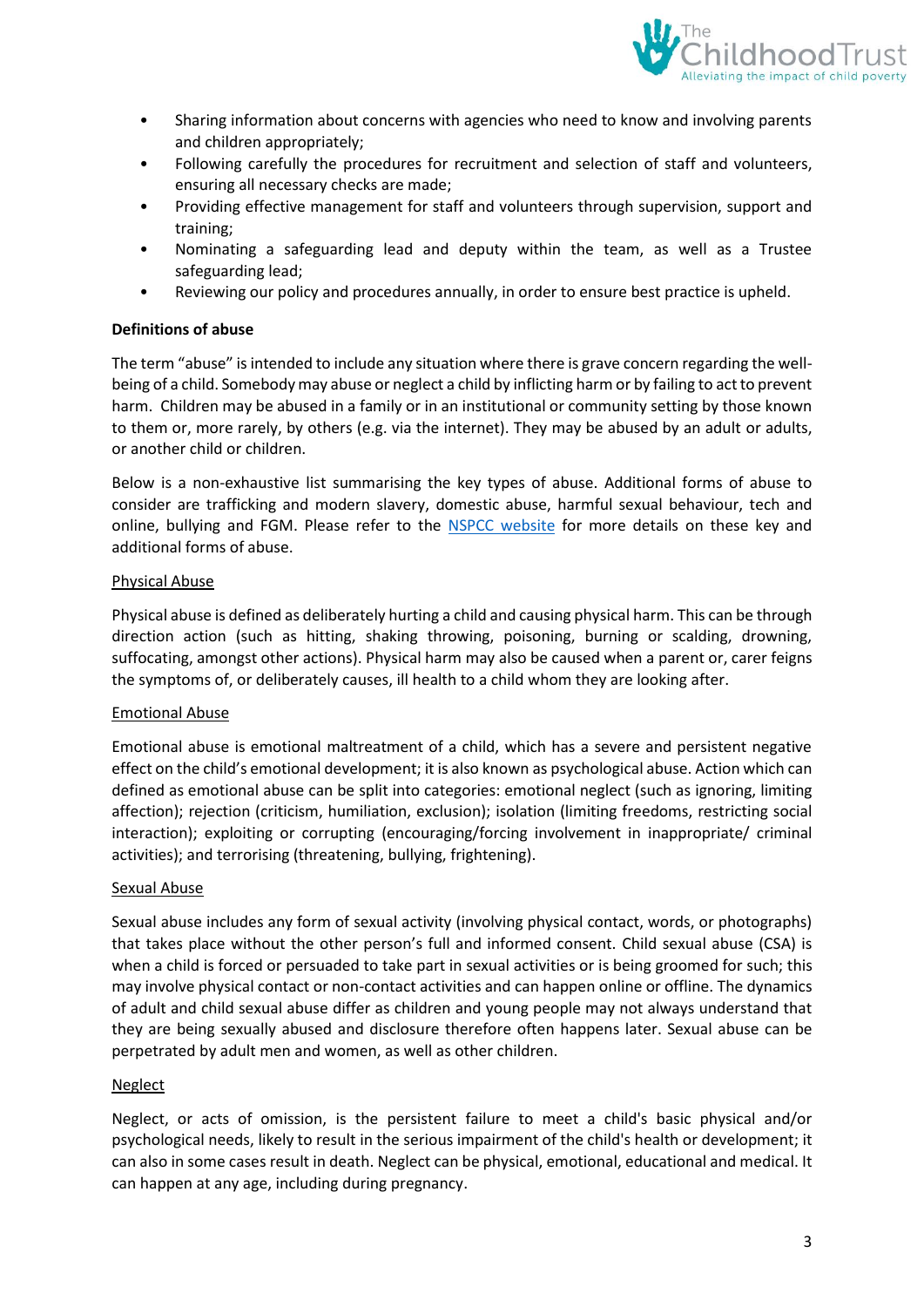

#### **Additional sources of concern of which to be vigilant include:**

- Domestic violence
- Mental health issues
- Substance and alcohol misuse
- Forced marriage
- Radicalisation
- Female genital mutilation
- Child criminal exploitation and county lines
- Children living away from home or gone missing
- Peer abuse including bullying
- Peer to peer sexual violence and sexual harassment
- Race and racism
- Violent extremism
- Sexual exploitation
- Concealed pregnancy
- Child trafficking
- eSafety
- Homelessness
- Sexting (also known as youth produced sexual imagery)
- Initiation/hazing type violence and rituals.
- Hoarding

#### <span id="page-3-0"></span>**Relevant national and international legislation and guidelines**

- United Convention of the Rights of the Child 1991
- Children Act 1989
- Data Protection Act 1998
- Protection of Children Act 1999
- Sexual Offences Act 2003
- Children Act 2004
- Protection of Freedoms Act 2012
- What to do if you're Worried a Child is Being Abused: Advice for Practitioners 2015
- Children and Social Work Act 2017
- Working Together to Safeguard Children 2018, updated 2019
- London Child Protection Procedures and Practice Guidance, updated 2019

This policy has also been drawn up in alignment with relevant government guidance on safeguarding children.

All employees of The Childhood Trust have the NHS Safeguarding Guide app on their phones for references, guides and contact details.

### <span id="page-3-1"></span>**E-Safety**

Recent advances of the internet, mobile phones and other electronic technology has made access to information and communication increasingly easy for everyone. It is estimated that 98% of young people can access the internet away from school and, in addition to research for homework, the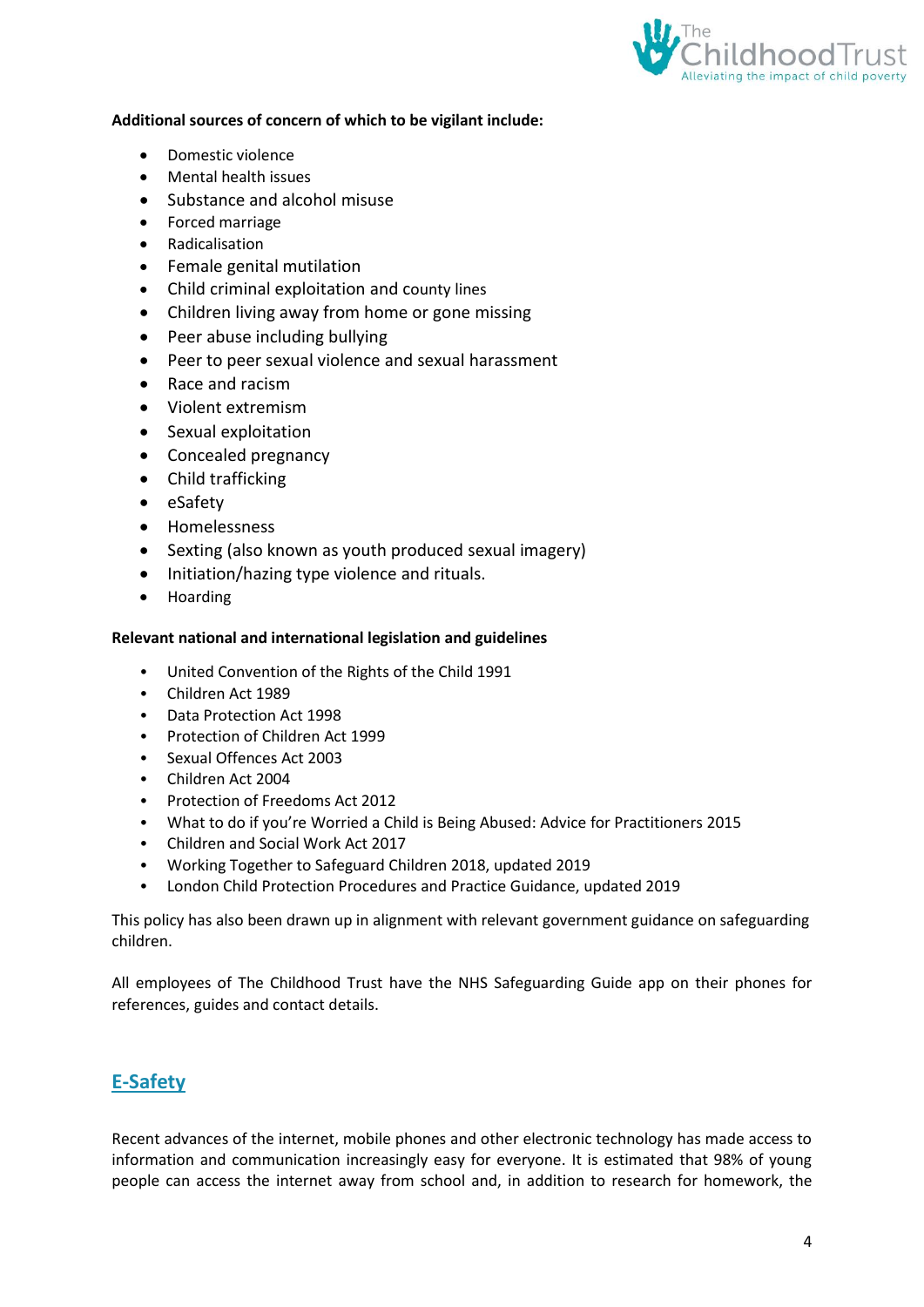

majority use social networking sites; along with playing games and downloading music and videos. Government guidance is clear that all organisations working with children, young people, families, parents and carers have responsibilities. It is important to remember that children and young people can also abuse and that such incidents fall into the remit of this policy.

#### **The risks**

Risks to children and young people include:

- accessing age inappropriate or illegal websites
- receiving unwanted or upsetting text or e-mail messages or images
- being "groomed" by an adult with a view to meeting the child or young person for their own illegal purposes including sex, drugs, or crime
- viewing or receiving socially unacceptable material such as inciting hatred or violence
- sending bullying messages or posting malicious details about others
- sending sexual texts, images and videos
- ignoring copyright law by downloading music, video or even homework cheat material.

A child or young person who:

- is becoming secretive about where they are going to or who they are meeting
- will not let you see what they are accessing on-line,
- using a webcam in a closed area, away from other people
- accessing the web or using a mobile or PDA (Personal Data Assistant) for long periods and at all hours
- clears the computer history every time they use it
- receives unexpected money or gifts from people you don't know.

#### An adult who:

- befriends a child/ren on the internet or by text messaging
- has links to children on their Facebook or other social network site, especially if they work in a position of trust such as a sports coach or youth worker
- is secretive about what they are doing and who they are meeting.

#### **Minimising the risks**

We will:

- ensure all those to whom this policy applies are aware of e-safety risks
- ensure all those to whom this policy applies know not to connect with children, young people and adults at risk online or via direct phone messaging
- ensure all those to whom this policy applies know not to post photos identifying children, young people and adults at risk online via social media or other means
- if the situation arises, discuss the risks related to e-safety with children and young people and explain to them the ways to keep themselves safe online

Further information around the use of photos can be found in the Data Protection section of this policy.

Should any concerns arise about the behaviour of a child or adult, the following procedures on reporting concerns should be used.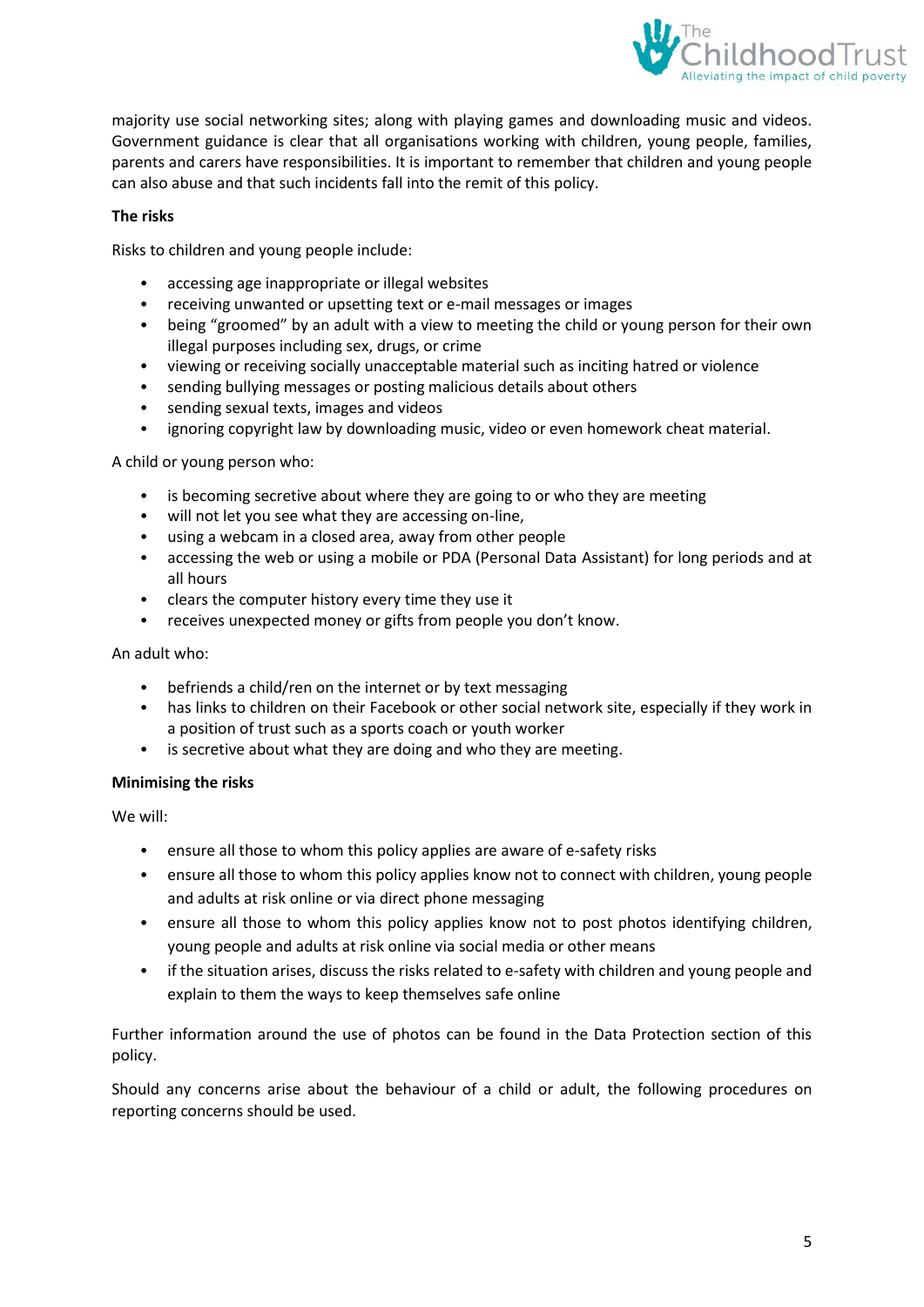



Key contact details can be found in Appendix 1.

### <span id="page-5-0"></span>**Safeguarding and The Childhood Trust Programmes**

The Childhood Trust's safeguarding Policy Statement is made clearly available on the website and includes a link to the Trust's full policy. All partners are advised of this and encouraged to read them carefully.

#### **Lone working**

In most situations it's best practice to have at least two adults present when working with children and young people. While The Childhood Trust strives to ensure this is the case, there may be some situations where working alone with children and young people can arise unexpectedly. If this happens, there are things you can do to keep this as safe as possible. In such situations, representatives of The Childhood Trust must:

- Make sure they are somewhere with the child where other people can see and hear them.
- Tell another adult that they are alone with a child or children.
- Make a record as soon as possible afterwards of why they were alone with a child or children and what happened.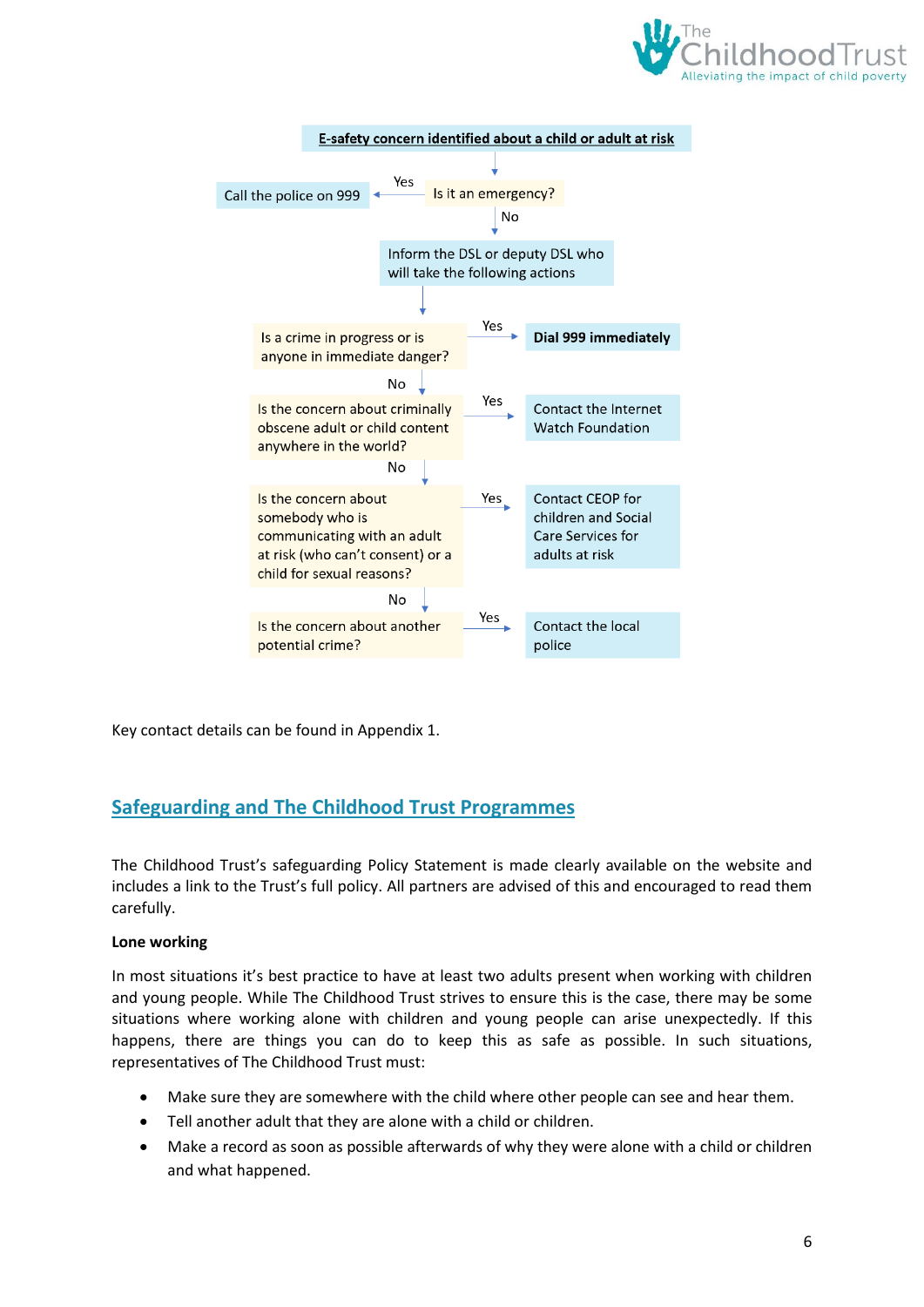

• Tell their manager or supervisor and their Designated Safeguarding Lead (DSL), as well as the DSL of the partner organisation, where relevant.

#### **Grant Making**

The Childhood Trust investigates charities' safeguarding procedures prior to offering funding, via the process depicted in the flowchart below.



The Childhood Trust staff strives to visit all charities after they have been funded. On visit, staff discuss safeguarding with the charity, including key risks for the children and young people and processes in place to mitigate these.

The Childhood Trust has full discretion to end support to any charity about whose safeguarding processes there are concerns. Please refer to the section on Reporting Safeguarding Concerns for more information.

#### **Partnership Programmes**

The Childhood Trust works partners with charities on various programmes implementing services for children and young people. The Childhood Trust will make its policy available to all partners and will request partners' policies, where it is the partners who are implementing these services.

#### **Volunteer Programmes**

The Childhood Trust's two corporate volunteer programmes, Decorate A Child's Life and Meals That Matter, work in close proximity to families and children at risk, and therefore, require additional safeguarding procedures. Given that safeguarding is the joint responsibility of the Trust and its referral partners, with ultimate responsibility for safeguarding residing with the referral partners, The Childhood Trust asks its referral partners to carefully consider the suitability of a family or organisation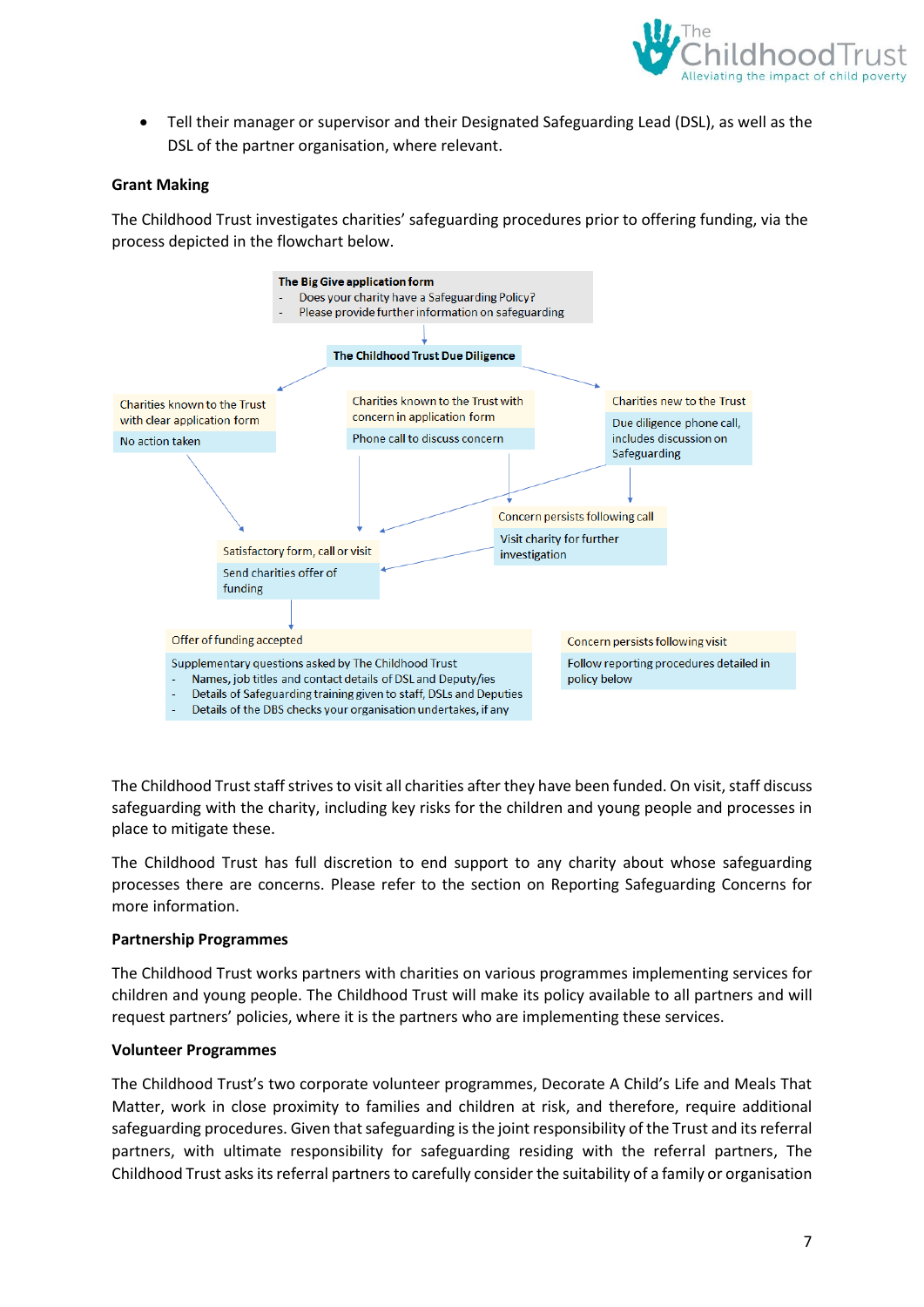

for the programme before making a referral, understanding the risks associated with participating in the programmes.

Safeguarding procedures in the Decorate A Child's Life and Meals That Matter programmes are outlined below:

- 1. All volunteers are required to read and sign The Childhood Trust's Code of Conduct, acknowledging that participation in the programmes is conditional upon their acceptance of its terms.
- 2. The Childhood Trust prioritises safeguarding in all of its volunteer projects and agrees to implement additional safeguarding policies specific to its partner organisations.
- 3. Families are not on the premises during DACL projects and will make no contact with the volunteers.
- 4. Families are asked to remove personal objects and items with identifying information, i.e, family photos from the premises prior to projects.
- 5. Volunteers are given as little identifying information on the beneficiaries as possible. Names of the beneficiaries are never disclosed.
- 6. Volunteers are prohibited from disclosing or using any personal information regarding the project beneficiaries.
- 7. Volunteers are prohibited from taking and publishing photos from the projects without the approval of The Childhood Trust. See the Trust's Data Protection Policy for further information.

#### **Advocacy and Awareness**

The Childhood Trust runs regular events, campaigns or research that occasionally include the participation of children, young people or other people at risk. Through all activities, these groups will always be represented in a respectful light

All contact with children, young people or other people at risk is facilitated by The Childhood Trust's charity partners. Our partners brief groups on key safeguarding issues and ensure the consent for participation and use of data is gathered prior to participation.

During the activity, The Childhood Trust is careful to ensure environment of support where participants' wellbeing is put at the forefront. It is made clear that participants are only required to share what they feel comfortable with sharing and can withdraw at any time.

### <span id="page-7-0"></span>**Reporting Safeguarding Concerns**

Good communication is essential in any organisation. At The Childhood Trust every effort will be made to ensure that, should individuals have concerns, they will be listened to and taken seriously.

Individuals within The Childhood Trust need to be alert to the potential abuse of children both within their families and also from other sources including abuse by members of The Childhood Trust. There is an expected responsibility for all members of the organisation to respond to any suspected or actual abuse of a child in accordance with these procedures.

Every person to whom this policy applies should know how to recognise and act upon indicators of abuse or potential abuse involving children.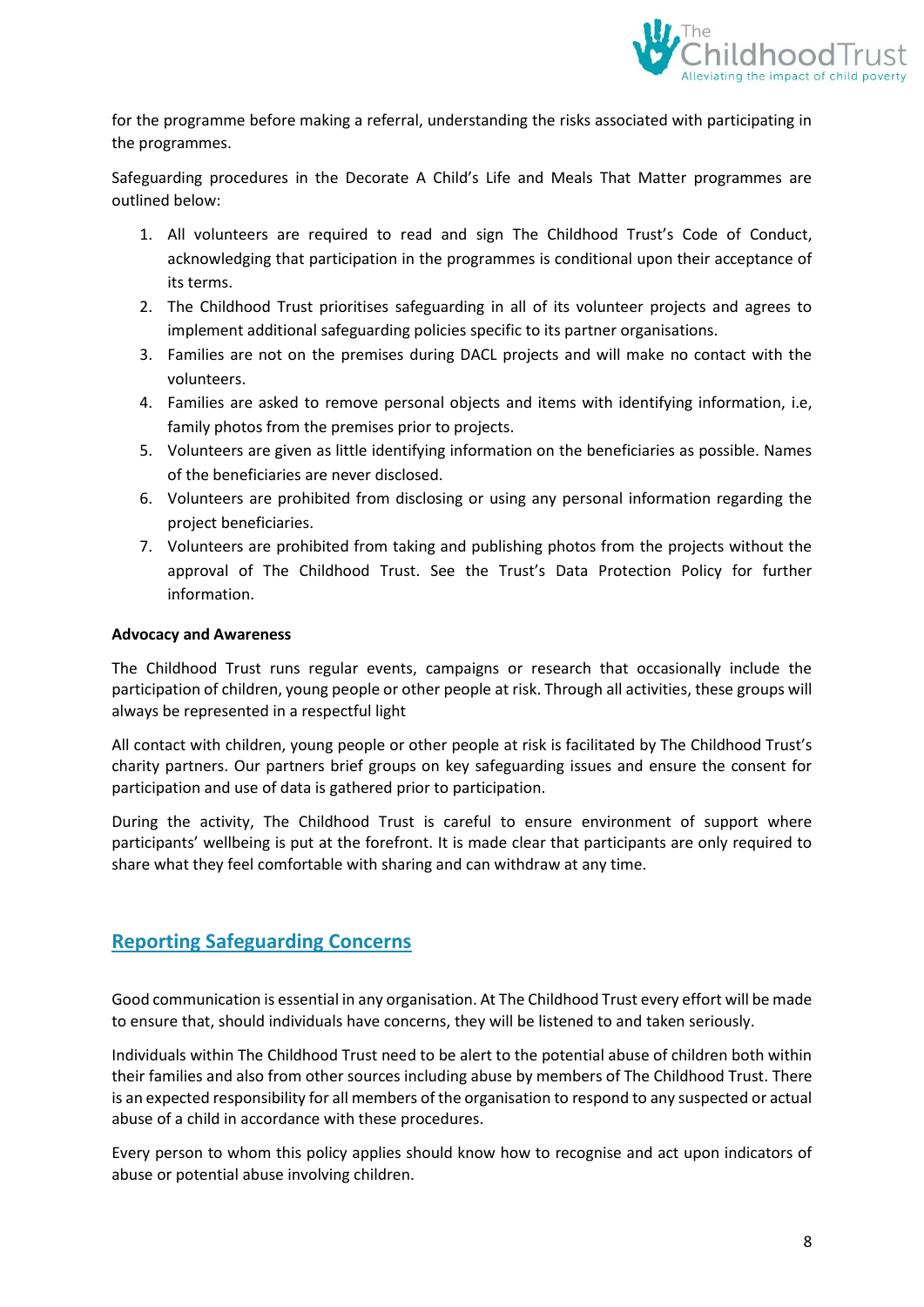

All reports should be made to the Designated Safeguarding Lead (DSL). In the instance that the DSL is away or is implicated, reports should be made to the deputy DSL.

#### Contact details for the key people and organisations mentioned in this section of the policy are listed in Appendix 1.

#### **If a child discloses abuse or neglect**

It is possible that a child may share information about abuse or neglect or talk spontaneously individually or in groups when The Childhood Trust is present. In these situations, it is important to:

- React calmly and listen carefully to the child. DO NOT directly question the child.
- Give the child time and attention.
- Allow the child to give a spontaneous account; do not stop a child who is freely recalling significant events.
- Make an accurate record of the information you have been given taking care to record the timing, setting and people present, the child's presentation as well as what was said. Do not throw this away as it may later be needed as evidence.
- Use the child's own words where possible.
- Explain that you cannot promise not to speak to others about the information they have shared. Never guarantee absolute confidentiality, as Child Protection will always have precedence over any other issues.
- Reassure the child:
	- o you are glad they have told you;
	- o they have not done anything wrong;
	- o what you are going to do next.
- Explain that you will need to get help to keep the child safe.
- Do NOT ask the child to repeat his or her account of events to anyone.
- It is not our responsibility to decide whether abuse has taken place or not, however it is our responsibility to pass on any concerns to the appropriate person/authority immediately.

#### **Reporting a concern about a child or adult at risk**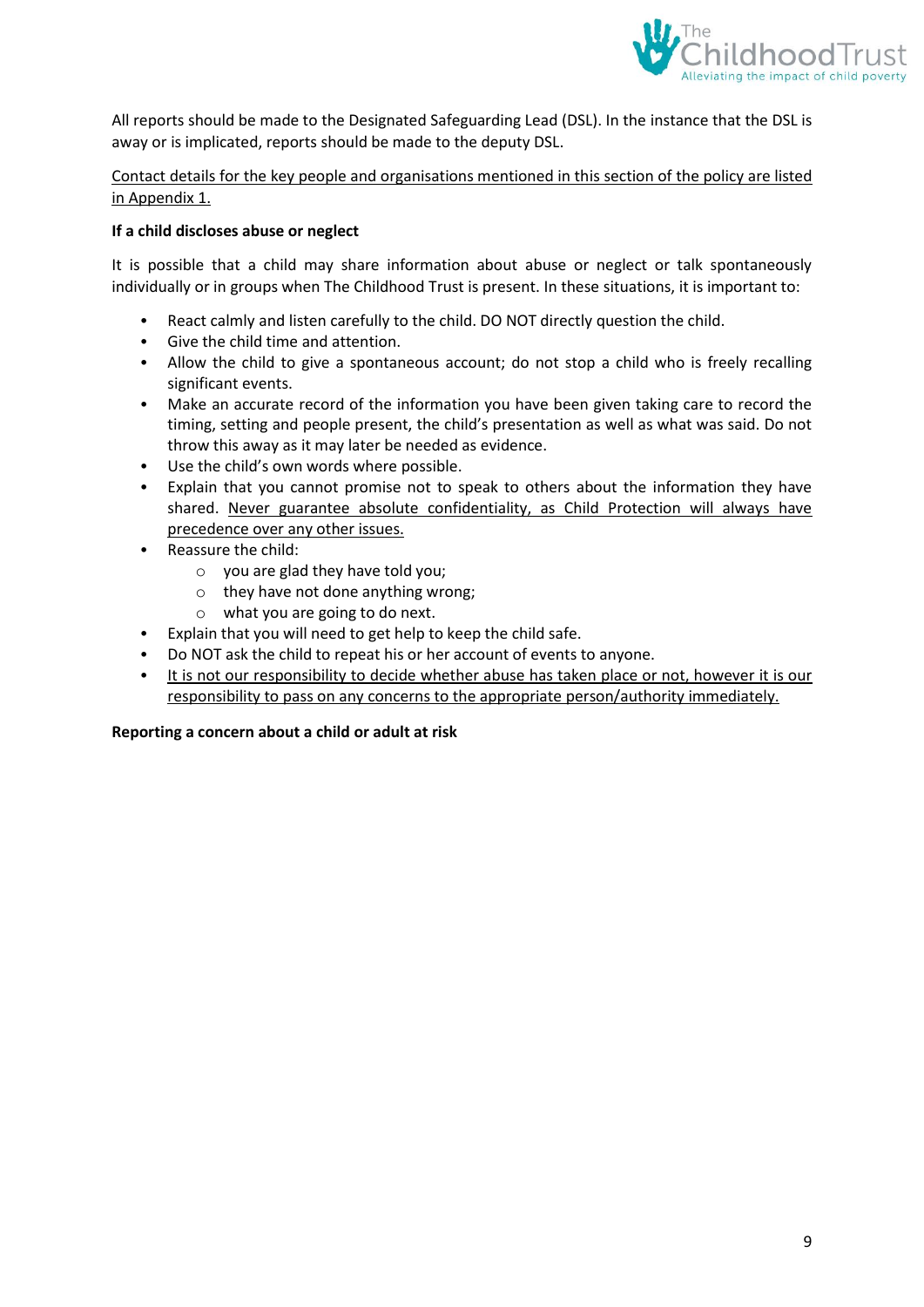

If a concern is reported to or noted by a person representing The Childhood Trust, the following procedures should be followed.



*Please note that If the concern is about abuse or risk of abuse from someone not known to the child or child's family, you should make a telephone referral directly to the police.*

\* DSL = Designated Safeguarding Lead

#### **Reporting a concern about a charity**

If a concern arises over a charity or a professional's behaviour with regards to safeguarding, the following procedures should be followed.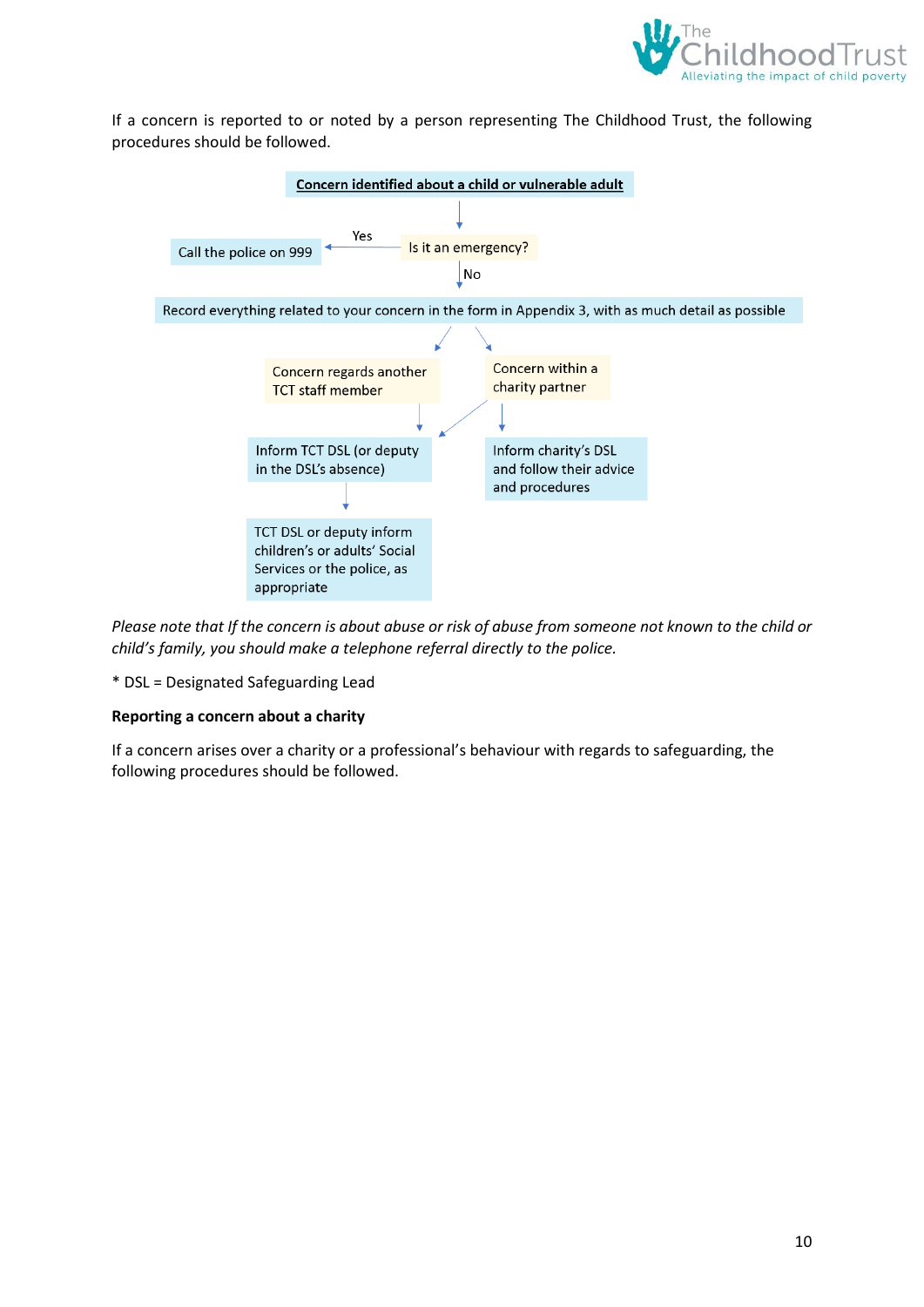



#### **Confidentiality**

- The Childhood Trust will ensure that any records made in relation to a referral will be kept confidentially and in a secure place. Only the designated persons named in Appendix 1 will have access to these files.
- Information in relation to child safeguarding concerns should be shared on a "need to know" basis. However, the sharing of information is vital to child protection and, therefore, the issue of confidentiality is secondary to a child's need for protection. If in doubt, consult.

#### **Whistleblowing**

In the rare situations that the concerns are about the Designated Safeguarding Lead, it is important to refer to the deputy person. This may not be appropriate, in which case any member may personally refer direct to the Trustee Safeguarding Lead. Whoever receives the complaint will liaise with social care services or the police if a crime may have been committed, as well as the Charity Commission.

Key contacts for whistleblowing can be found in Appendix 1.

### <span id="page-10-0"></span>**Human Resources**

#### **Recruitment**

The Childhood Trust's recruitment process includes the following steps to ensure safeguarding is upheld.

All prospective employees will be required to provide the following details: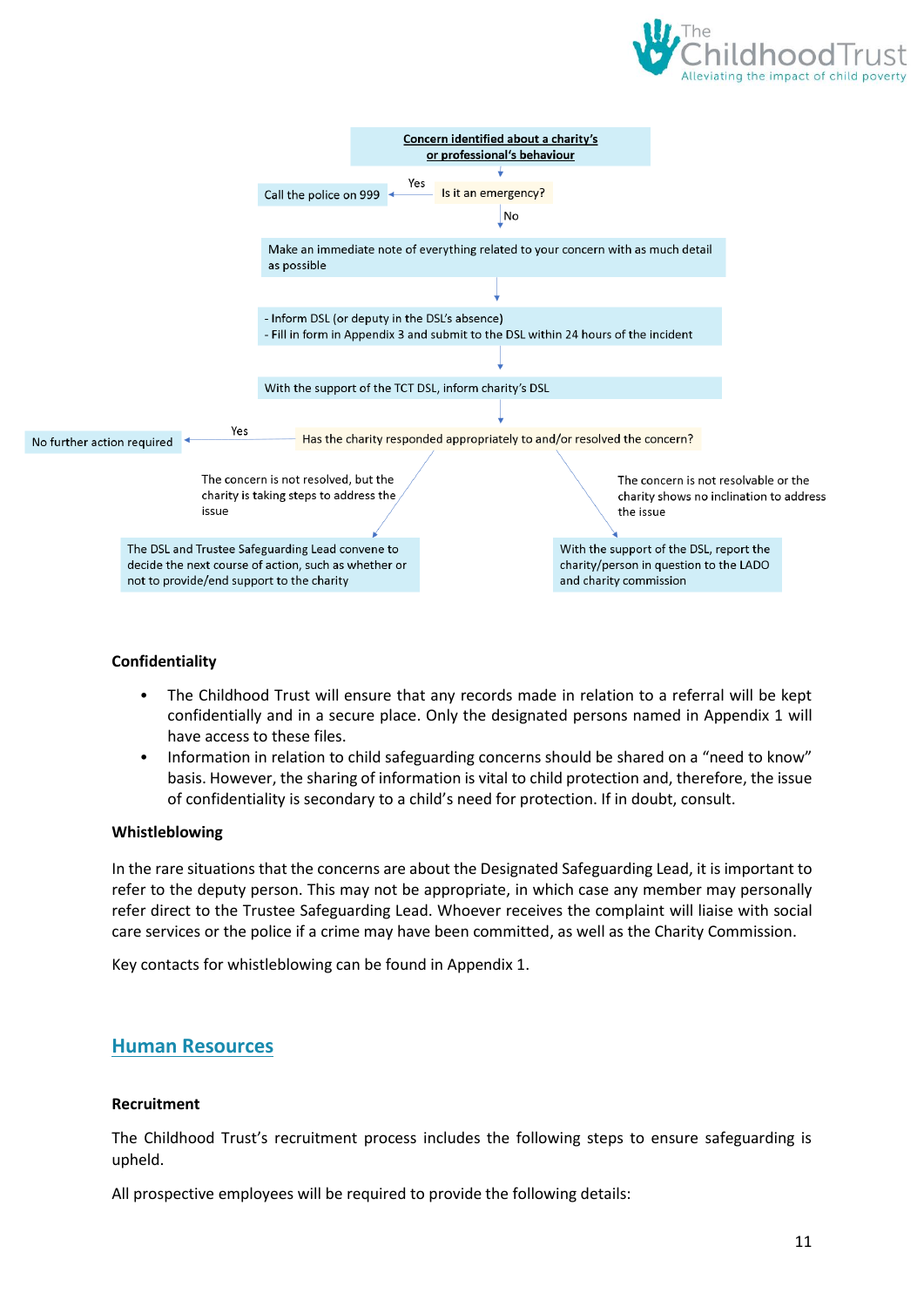

- Name and date of birth
- Current and all previous addresses in last 5 years
- Ask for proof of identity (and right to work in the UK) with photograph e.g. new style driving license, passport, birth certificate
- Details of any previous work with children

#### Job Adverts

All adverts include a statement demonstrating the organisation's commitment to safeguarding. Where applicable, the job advert will also state:

- that the post requires working with children, young people and adults at risk;
- that a satisfactory enhanced Disclosure & Barring Service (DBS) check will be needed.

#### The Interview Process

Interviews will be held by a minimum of two people and will include questions to verify the candidate's understanding and prior experience of safeguarding, in alignment with the job role.

The interview will also investigate gaps in work history, any previous work with children, both formal and informal, and the candidate's motivations for working at The Childhood Trust.

#### Background Checks and References

These checks are taken for all new employees, prior to employment.

DBS checks:

- Each new member of staff must undergo a basic DBS check, unless the remit of their job requires an enhanced check, unless the remit of the job requires it, such as running workshop or events with children.
- All trustees will be required to undertake an enhanced DBS check.
- DBS checks for volunteers will be undertaken on an ad hoc basis, depending on the remit of their role.

The results of DBS checks will be tracked and stored in a secure manner.

If DBS checks have not been carried out by the time the staff member starts employment, a risk assessment should be carried out and work with people at risk should be limited until the checks are complete.

DBS checks must be renewed every three years.

#### **Induction**

During the induction process, the line manager discusses safeguarding with the new employee/ volunteer/ trustee. All new workers are required to read all of the Trust's policies, including the Safeguarding Policy, and agree to abide by them while working for The Childhood Trust.

#### **Probation**

All Childhood Trust staff are subject to a six-month probationary period. Staff members still on probation must not be put in sensitive or vulnerable positions.

#### **Training**

All paid staff are required to undergo safeguarding training. Refresher trainings are to be undertaken by all staff and volunteers every two years (online) or three years (face-to-face).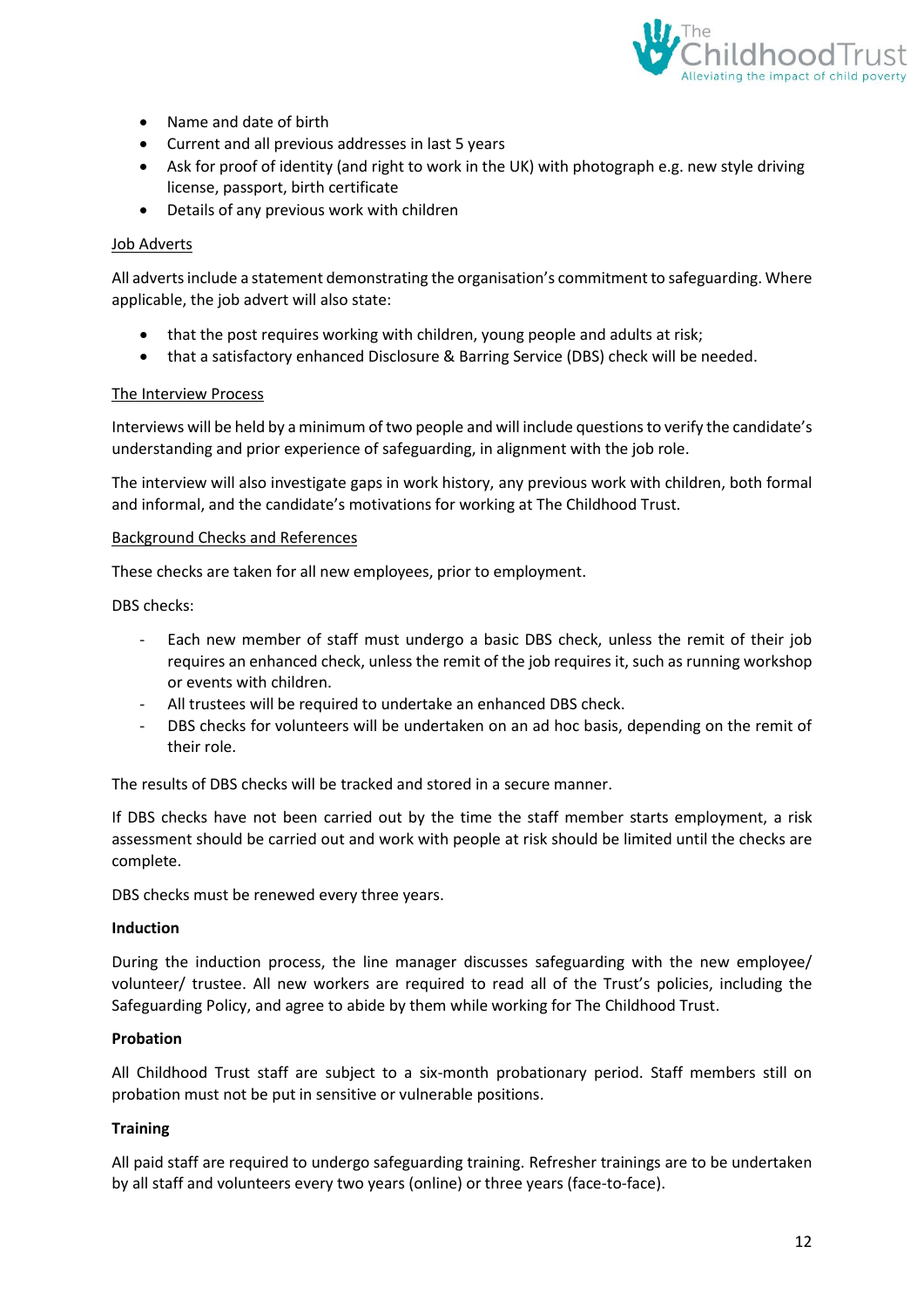

The board's Safeguarding lead must also undertake an initial training and refresher trainings on the same timescale, on behalf of all trustees. Safeguarding will be a standing item on meeting agendas and trustees will be updated re any important changes when needed.

The last team training was undertaken on 8<sup>th</sup> November 2019.

All office trustees must undertake an online training. Volunteers undertake training on an ad hoc basis, depending on their role.

### <span id="page-12-0"></span>**Data Protection**

Forms are collected for all work which involves children or their families, giving The Childhood Trust and its representatives consent to both carry out the work, and take and use photos or films of the programme.

Where partner organisations gather consent on The Childhood Trust's behalf, partners must sign a form to confirm that consent has been received and The Childhood Trust has been informed of any child form whom consent was not obtained.

All forms are gathered in hard copy, scanned in and stored clearly in the relevant project folder. Forms can be found in Appendix 5 of this policy.

Please refer to our Data Protection Policy for further information on data protection.

### <span id="page-12-1"></span>**Review and Sign Off**

This policy was re-written and approved in January 2020. It will be reviewed and signed off on an annual basis by the Designated Safeguarding Lead and Trustee Safeguarding Lead.

- Date of last review: April 2022
- Date of next review: April 2023

#### **Approval and sign off**

Designated Safeguarding Lead Trustee Safeguarding Lead

Name Laurence Guinness, Chief Executive Galiema Amiens-Cloete

Signature ………………………………………………………………...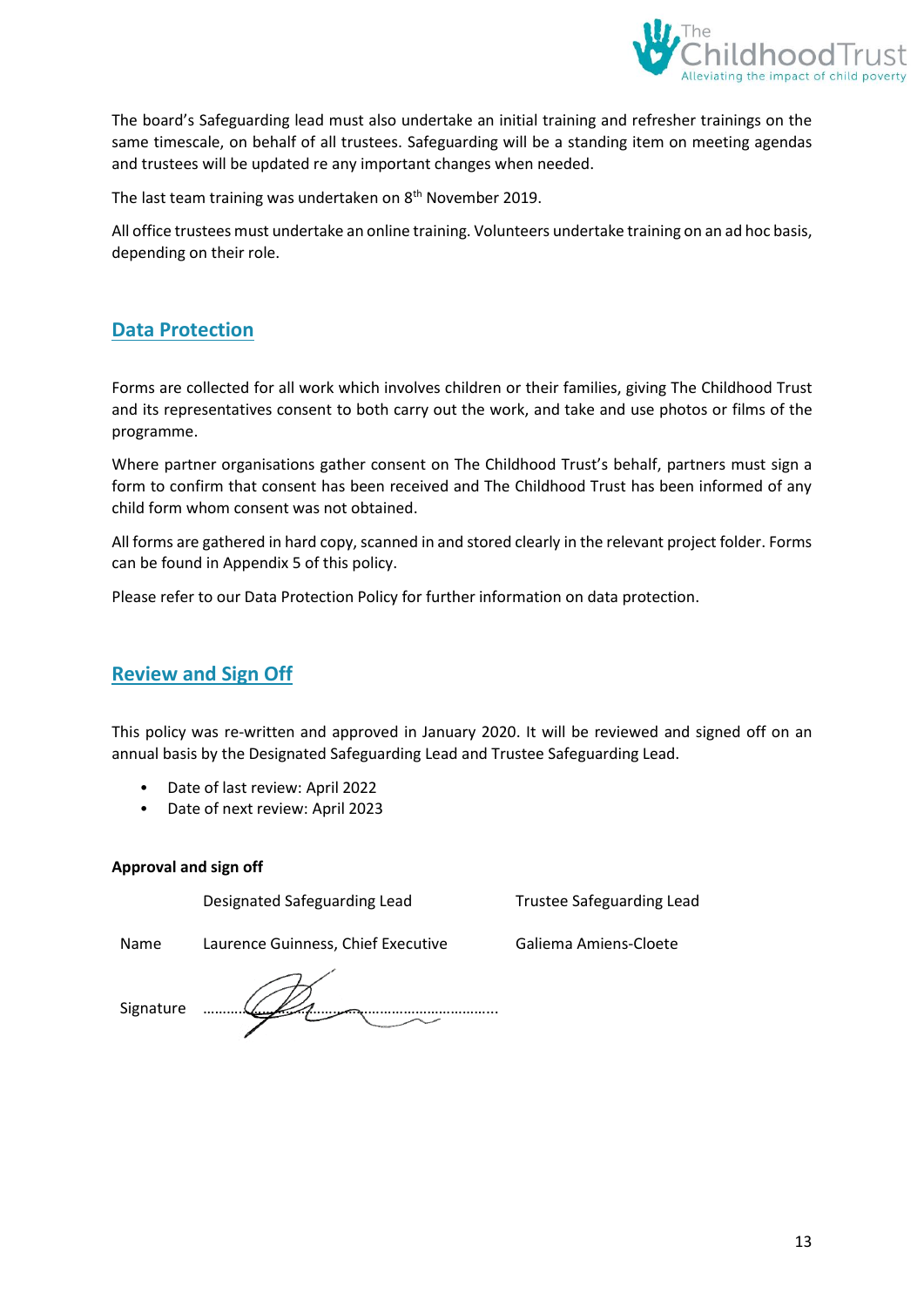

# <span id="page-13-0"></span>**Appendix 1: Key Contacts and Services**

### **Key Contacts at The Childhood Trust**

#### Designated Safeguarding Lead

- Laurence Guinness
- Chief Executive
- [Laurence.guinness@childhoodtrust.org.uk](mailto:Laurence.guinness@childhoodtrust.org.uk)
- Phone: 07507 880109

#### Deputy Designated Safeguarding Lead

- Mwila Mulenshi
- Head of Programmes & Impact
- [Mwila.Mulenshi@childhoodtrust.org.uk](mailto:Mwila.Mulenshi@childhoodtrust.org.uk)
- Phone: 07915 716 175

#### Trustee safeguarding lead

- Galiema Amiens-Cloete
- Executive headteacher

#### **Key Safeguarding Services**

| <b>The Service</b>                                               | <b>Their Role</b>                                                                                                                                                                                                                                                                                  | <b>Their Contact Details</b>                                  |
|------------------------------------------------------------------|----------------------------------------------------------------------------------------------------------------------------------------------------------------------------------------------------------------------------------------------------------------------------------------------------|---------------------------------------------------------------|
| <b>Emergency</b><br>services                                     | For urgent attention or immediate<br>non-urgent attention                                                                                                                                                                                                                                          | 999 (emergency)<br>111 (non-emergency)                        |
| <b>Social services</b>                                           | For concerns about a child that might<br>be experiencing abuse or neglect.<br>Part of the multi-agency safeguarding<br>hub.                                                                                                                                                                        | NHS Safeguarding app provides<br>information for each borough |
| London<br><b>Safeguarding</b><br><b>Children Board</b><br>(LCSB) | For further information on best<br>practice and policy in London                                                                                                                                                                                                                                   | www.londonscb.gov.uk                                          |
| <b>SAFEcic</b>                                                   | For further information on best<br>practice and policy for organisations<br>working with children<br>The Childhood Trust is currently a<br>member of SAFEcic and therefore is<br>eligible for free support and guidance<br>on all safeguarding issues and has<br>used SAFEcic's training services. | www.safecic.co.uk<br>01379 871091                             |
| <b>London Borough</b><br>of Westminster                          | Multi-Agency board for safeguarding<br>children in the tri-borough area                                                                                                                                                                                                                            | https://www.rbkc.gov.uk/lscb/<br>Westminster: 020 7641 4000   |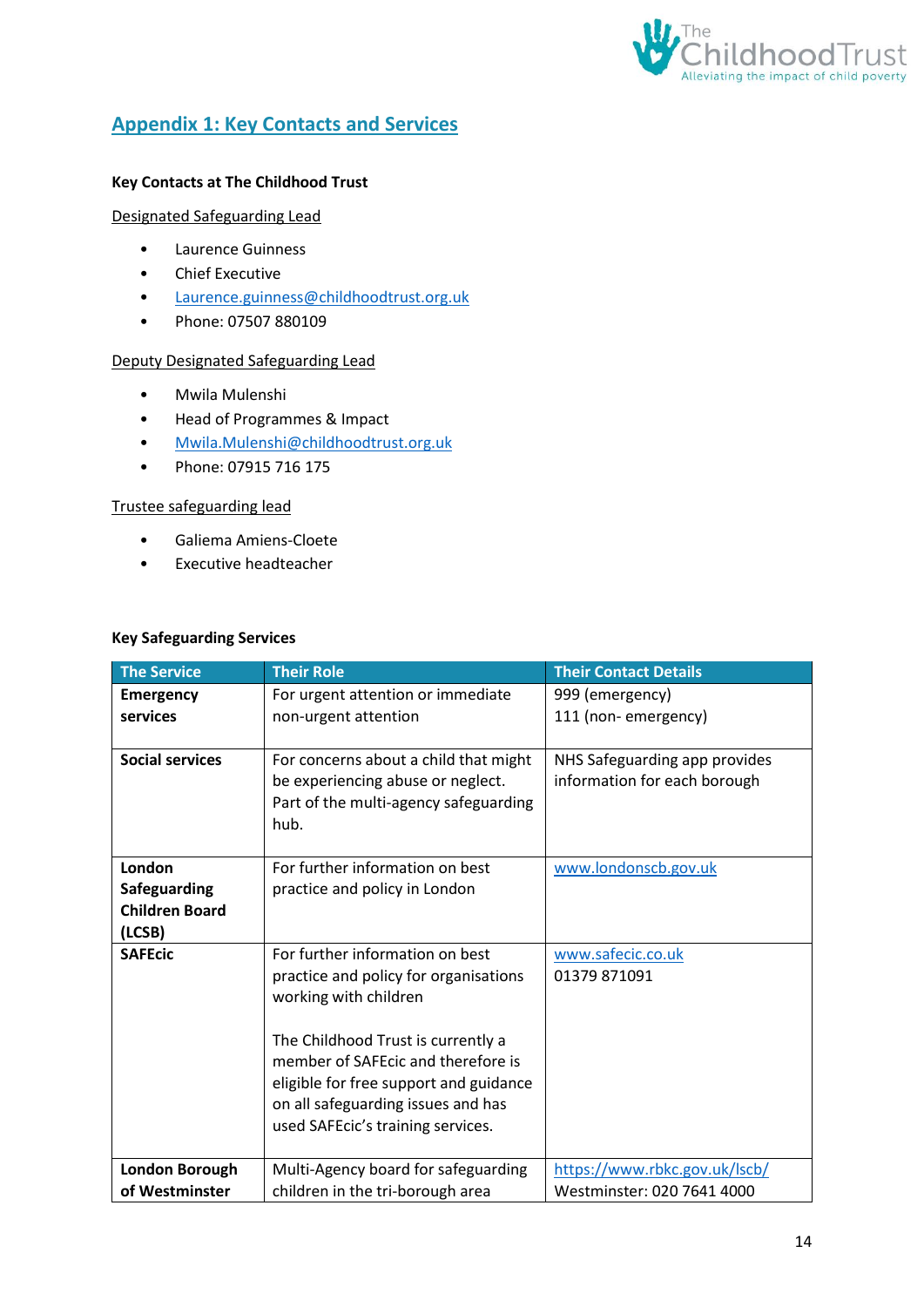

| Safeguarding          | (The Childhood Trust is based in the | accesstochildrensservices@         |
|-----------------------|--------------------------------------|------------------------------------|
| <b>Board</b>          | London Borough of Westminster)       | westminster.gov.uk                 |
|                       |                                      |                                    |
| <b>LADO</b> (Local    | For concerns about a person/         | On each Local Authority's website  |
| <b>Authority</b>      | organisation working with children   |                                    |
| <b>Designated</b>     |                                      |                                    |
| Officer)              |                                      |                                    |
| <b>Internet Watch</b> | The IWF works to eliminate child     | Make a report online:              |
| <b>Foundation</b>     | sexual abuse imagery online          | https://report.iwf.org.uk/en       |
| <b>CEOP</b>           | The Child Exploitation and Online    | Make a report online:              |
|                       | Protection command of the National   | https://www.ceop.police.uk/safety- |
|                       | Crime Agency                         | centre/                            |

#### **Key Contacts for Whistleblowing**

- **Office for Standards in Education (Ofsted) Whistleblowing** Phone: 0300 123 3155 Open: Mon to Fri 08.00 - 18.00 Email: [whistleblowing@ofsted.gov.uk](mailto:whistleblowing@ofsted.gov.uk) Address: WBHL, Ofsted, Piccadilly Gate, Store Street, Manchester, M1 2WD
- **Charity Commission Whistleblowing** Phone: 08000 557 214 [whistleblowing@charitycommission.gov.uk](mailto:whistleblowing@charitycommission.gov.uk)
- **Care Quality Commission (CQC) Whistleblowing** Phone: 03000 616161 Open: Mon to Fri 08.30 - 17.30 Email: [enquiries@cqc.org.uk](mailto:enquiries@cqc.org.uk) Address: CQC National Correspondence, Citygate, Gallowgate, Newcastle upon Tyne, NE1 4PA
- **NHS England** Phone: 08000 724 725 Website[: https://speakup.direct/contact-us/](https://speakup.direct/contact-us/)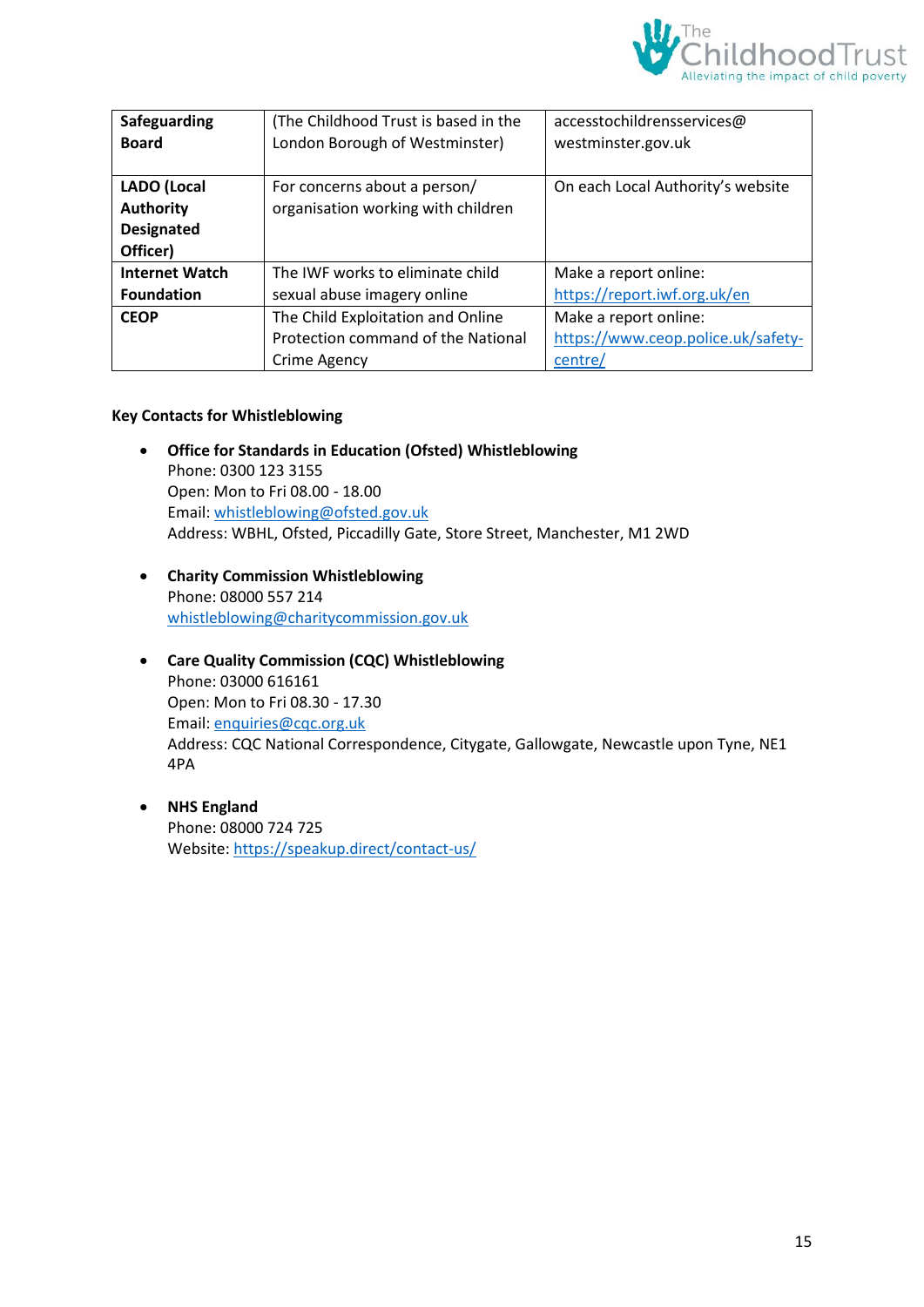

# <span id="page-15-0"></span>**Appendix 2: Code of Conduct**

The Code of Conduct is a summary of the policies which apply to working for and with The Childhood Trust.

The Code of Conduct aims to ensure that all people representing The Childhood Trust, as an employee, volunteer, trustee or visitor, understand the standard of conduct required of them.

The policies summarised in this code of conduct:

- (a) Set the standards of behaviour expected from those working with and for The Childhood Trust;
- (b) Outline the rights and responsibilities of those working with and for The Childhood Trust.

Compliance with the Code of Conduct is a condition of your involvement with The Childhood Trust and should be regarded as the minimum standard which you should to work to. If you are unsure whether an action will breach the Code of Conduct, ask a member of The Childhood Trust team before engaging in said action or activity. Working within the guidelines of the Code of Conduct contributes to the success of The Childhood Trust's work.

If you would like to ask any questions about the content of this Code of Conduct, please contact the Designated Safeguard Lead, Laurence Guinness (Laurence.guinness@childhoodtrust.org.uk) or deputy, Sarah Johnstone (sarah.johnstone@childhoodtrust.org.uk).

#### **Guidelines**

All people working with and for The Childhood Trust should be:

- (a) **Responsible**: Carry out your duties responsibly, safely and in a competent manner. Your primary responsibility is to provide service for the wellbeing of all children and young people, as well as other people at risk, without being judgemental or biased.
- (b) **Respectful**: Respect children, young people and other people at risk as individuals and honour their integrity without prejudice to their economic status, abilities, race, customs, or cultural and religious preferences. In the case that you are working inside of the beneficiaries' home, exercise caution when handling their belongings or using their space.
- (c) **Self-aware**: The people The Childhood Trust serves are often at risk, which may be living in precarious circumstances or circumstances that are unfamiliar to you. Acknowledge that equally your presence may be unfamiliar to them and or make them feel uncomfortable. Be aware that you are in others' personal space.
- (d) **Discerning**: Behave in the most appropriate or desirable manner during your duties. Avoid engaging in actions or activities that will bring any harm (physical or emotional) to another person or property. Do not extend any help or assistance to beneficiaries, especially in monetary terms, beyond your scope of duties specifically laid out by The Childhood Trust.

You must strive to ensure that you are never alone with a child. If in an unforeseen situation, you do find yourself alone with a child you must:

- Make sure you are somewhere with the child where other people can see and hear them.
- Tell another adult that you are alone with a child or children.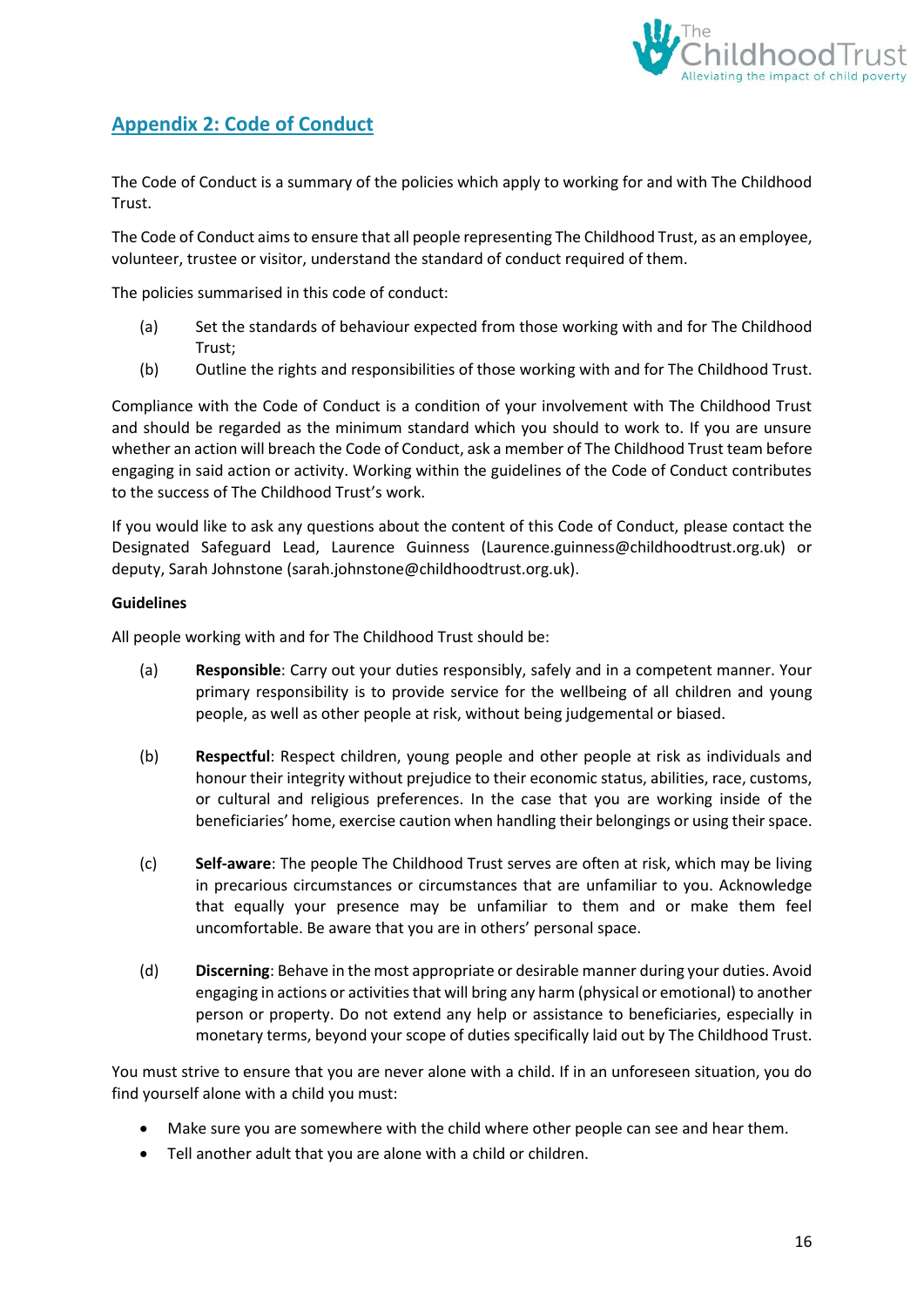

- Make a record as soon as possible afterwards of why you were alone with a child or children and what happened.
- Tell a Childhood Trust representative as soon as possible.

#### **Confidentiality and Contact**

Disclosure or use of any and all information confidential to the volunteer project or The Childhood Trust, especially personal data of the beneficiaries and families, is strictly forbidden. Childhood Trust representatives should make no direct contact with beneficiaries before, during, or after activities without authorisation from The Childhood Trust. In the case that you have a concern about the welfare of a child, young person, or adult at risk, please report it to The Childhood Trust immediately.

You must seek permission from The Childhood Trust before publishing any materials, i.e. photos, from the project online or in print. The Childhood Trust is happy for photos to from activities to be published; however, they must first be screened for safeguarding purposes and approved for publication by The Childhood Trust.

#### **Health & Safety**

Childhood Trust representatives are required to exercise reasonable care in the course of their work. Please be aware of and follow these Health and Safety policies.

The following safety responsibilities apply to everyone:

- 1. Co-operate fully with The Childhood Trust staff, and/or the venue's staff members if on visit;
- 2. Do not use any equipment or machinery which you have not been trained to use;
- 3. Take care when lifting and carrying (e.g. don't lift very heavy boxes without assistance);
- 4. Report any potential hazards to a member of staff immediately;
- 5. In the event of fire/hazard or any other risk, remove yourself and warn others of imminent danger;
- 6. If you feel an activity is unsafe or you feel unwell, report this to a member of The Childhood Trust team;
- 7. Contribute to the maintenance of a safe environment and workplace: don't leave things lying around; keep work areas clear and tidy.

#### **PLEASE REMEMBER**

These policies are in place to ensure the safety of all those working with and for the Childhood Trust. They are not designed to be restrictive in any way. The Childhood Trust and its partner organisations want to provide an equally professional and enjoyable service to people they are working with and for. The Childhood Trust appreciates the dedication of its volunteers and the time they generously give to its programmes.

#### **Agreement**

I have read the above Code of Conduct and hereby agree to abide by its terms.

| $\textbf{Name} \textcolor{red}{.} \textcolor{red}{.} \textcolor{red}{.} \textcolor{red}{.} \textcolor{red}{.} \textcolor{red}{.} \textcolor{red}{.} \textcolor{red}{.} \textcolor{red}{.} \textcolor{red}{.} \textcolor{red}{.} \textcolor{red}{.} \textcolor{red}{.} \textcolor{red}{.} \textcolor{red}{.} \textcolor{red}{.} \textcolor{red}{.} \textcolor{red}{.} \textcolor{red}{.} \textcolor{red}{.} \textcolor{red}{.} \textcolor{red}{.} \textcolor{red}{.} \textcolor{red}{.} \textcolor{red}{.} \textcolor{red}{.} \textcolor{red}{$                                                                       |  |
|----------------------------------------------------------------------------------------------------------------------------------------------------------------------------------------------------------------------------------------------------------------------------------------------------------------------------------------------------------------------------------------------------------------------------------------------------------------------------------------------------------------------------------------------------------------------------------------------------------------------|--|
|                                                                                                                                                                                                                                                                                                                                                                                                                                                                                                                                                                                                                      |  |
| $\textbf{Date} \textcolor{red}{.}\textcolor{blue}{.}\textcolor{blue}{.}\textcolor{blue}{.}\textcolor{blue}{.}\textcolor{blue}{.}\textcolor{blue}{.}\textcolor{blue}{.}\textcolor{blue}{.}\textcolor{blue}{.}\textcolor{blue}{.}\textcolor{blue}{.}\textcolor{blue}{.}\textcolor{blue}{.}\textcolor{blue}{.}\textcolor{blue}{.}\textcolor{blue}{.}\textcolor{blue}{.}\textcolor{blue}{.}\textcolor{blue}{.}\textcolor{blue}{.}\textcolor{blue}{.}\textcolor{blue}{.}\textcolor{blue}{.}\textcolor{blue}{.}\textcolor{blue}{.}\textcolor{blue}{.}\textcolor{blue}{.}\textcolor{blue}{.}\textcolor{blue}{.}\textcolor{$ |  |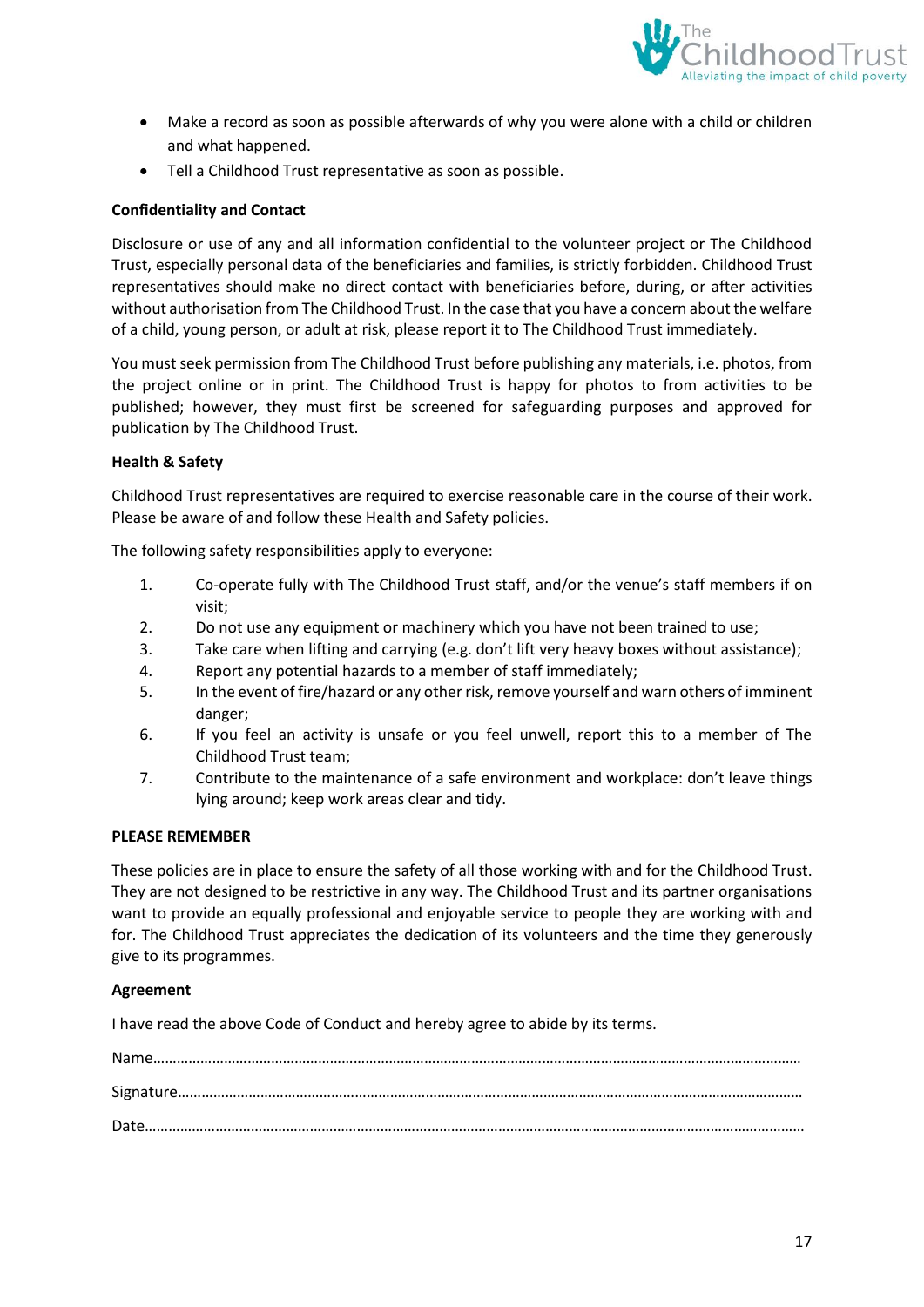



# <span id="page-17-0"></span>**Appendix 3: Form for Reporting Concerns**

#### **Child Protection Record Sheet**

*This form should only be filled in with information already known, be careful not to ask leading questions. Fill in factually. It should only be used by people in the voluntary and community sector who would not fill in a CAF (Common Assessment Framework) form. It should be filled out asap, on the same day and stored in a secure place until forwarded to the appropriate agency.*

*This document contains sensitive information, which must be kept confidential.* 

| Name of the Child (including any<br>names known)                          |  |
|---------------------------------------------------------------------------|--|
| <b>Date of Birth</b>                                                      |  |
| <b>Address</b>                                                            |  |
| <b>Name of Parent or Carer and</b><br>contact details                     |  |
| Any special needs known;<br>including<br>medical/disability/language/etc. |  |
| Nature of concern                                                         |  |
| Name and details of any other<br>children in family                       |  |
| Name and details of any other<br>significant adults in family             |  |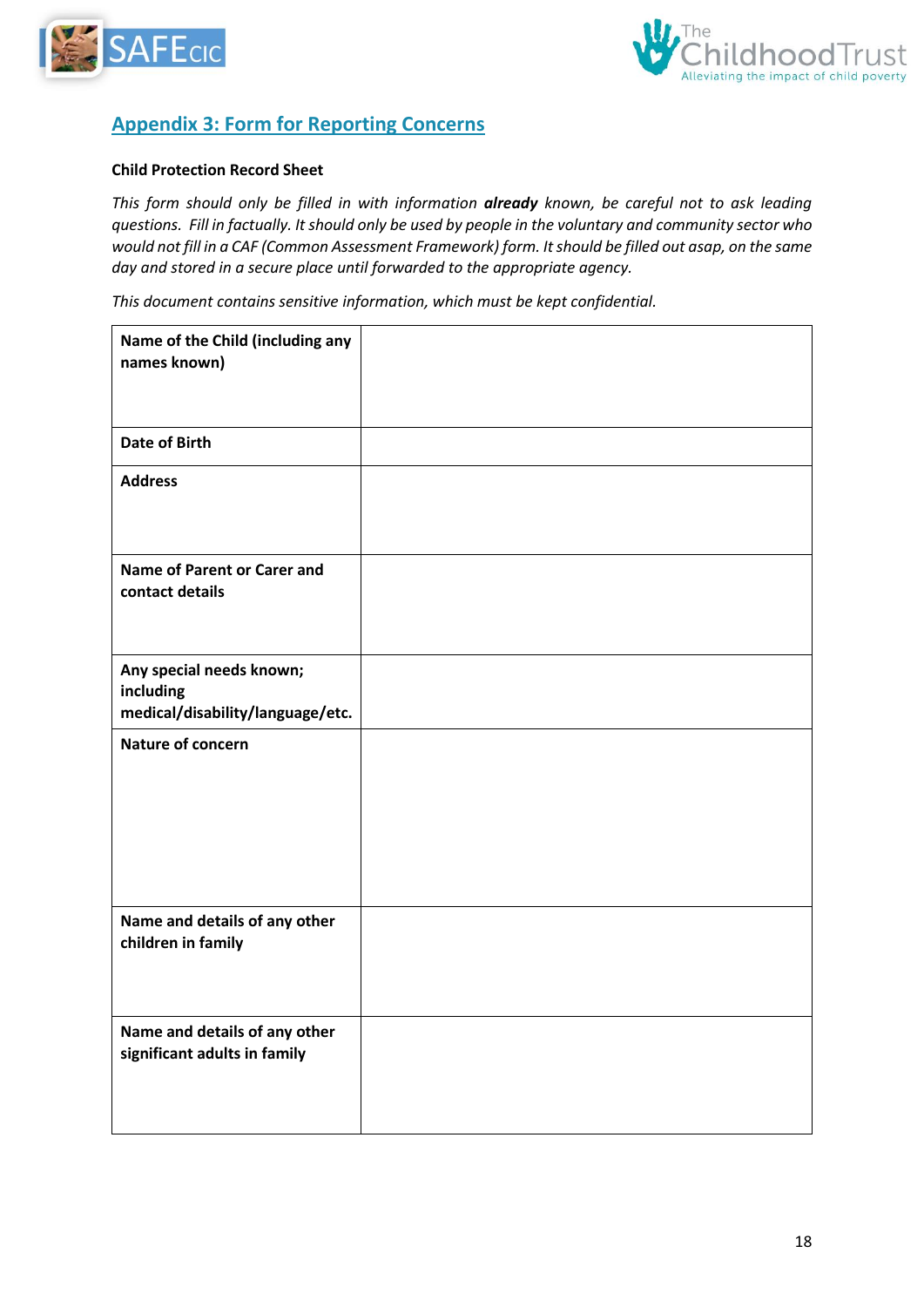



| <b>Action Taken</b>                                                     | Detail here agency contacted, who spoken to and any<br>timescales/actions given |
|-------------------------------------------------------------------------|---------------------------------------------------------------------------------|
|                                                                         |                                                                                 |
|                                                                         |                                                                                 |
| Lead or deputy person's action<br>and reason for taking it<br><b>OR</b> | <b>Time &amp; Date</b>                                                          |
| Why no action has been taken                                            |                                                                                 |
|                                                                         |                                                                                 |
|                                                                         |                                                                                 |
|                                                                         |                                                                                 |
|                                                                         |                                                                                 |
| Name of organisation, address<br>and phone numbers/e-mails:             |                                                                                 |
|                                                                         |                                                                                 |
|                                                                         |                                                                                 |
| To be completed by the concerned person                                 |                                                                                 |
| Signature:                                                              |                                                                                 |
| <b>Print Name:</b>                                                      |                                                                                 |
| <b>Job Title/Role:</b>                                                  |                                                                                 |
| Date:                                                                   |                                                                                 |
| To be completed by Lead/Deputy person for Safeguarding:                 |                                                                                 |
| Signature:                                                              |                                                                                 |
| <b>Print Name:</b>                                                      |                                                                                 |
| <b>Job Title/Role:</b>                                                  |                                                                                 |
| Date:                                                                   |                                                                                 |

V2.1 ©SAFEcic 2018, all rights reserved.

This form will be made available via a Microsoft Form embedded in The Childhood Trust website so no person remains in ownership of sensitive information.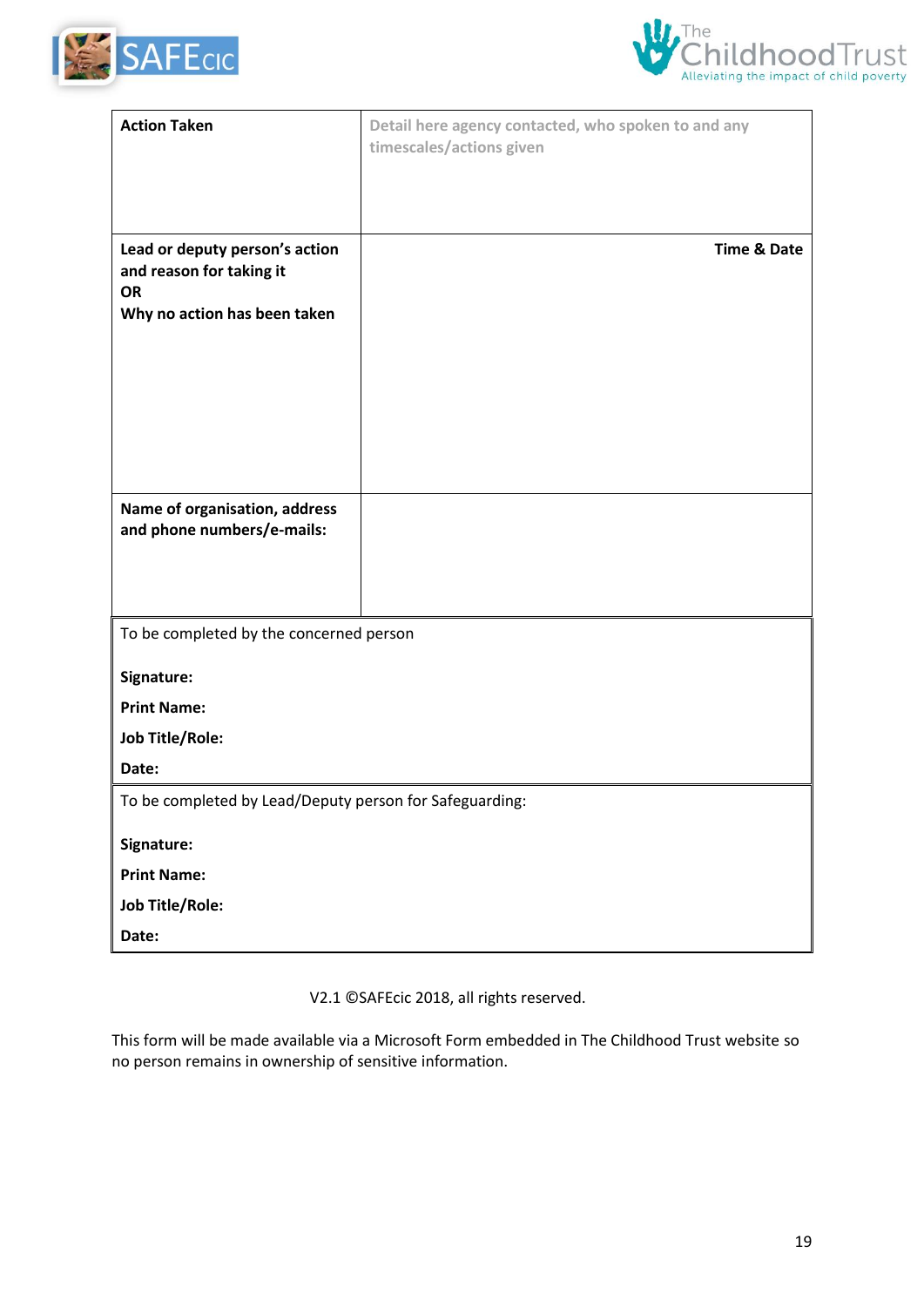

# <span id="page-19-0"></span>**Appendix 4: Associated Policies**

Other Childhood Trust policies that are relevant to Safeguarding include:

- Data Protection Policy
- Grantmaking Policy
- Health and Safety Policy
- Volunteer Policy
- Complaints Policy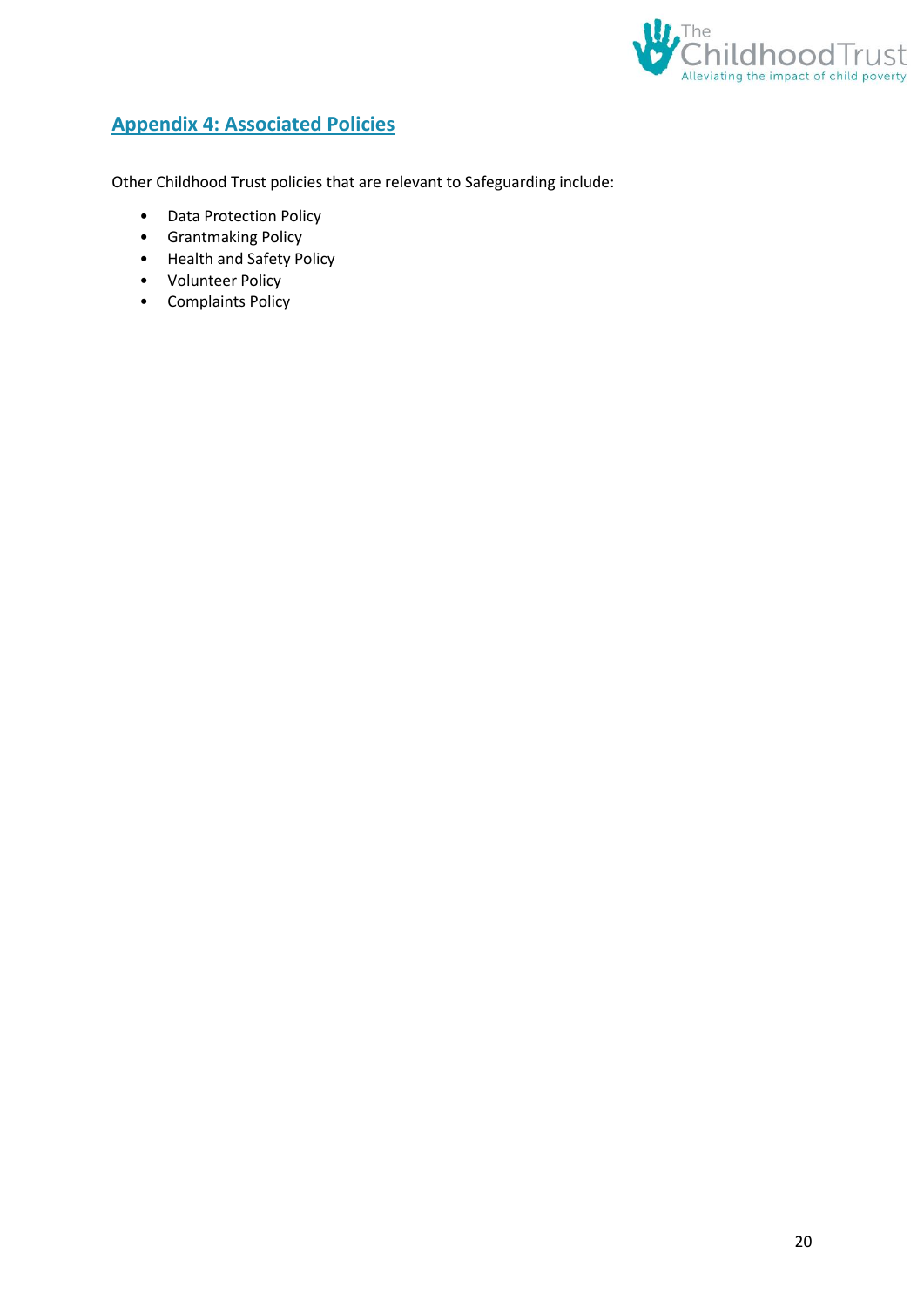

# <span id="page-20-0"></span>**Appendix 5: Consent Forms**

The following pages contain the following forms:

- Consent form for partners referring charities to the Decorate a Child's Life programme
- Consent form for families participating in the Decorate a Child's Life programme
- Media consent form for the Decorate a Child's Life programme
- Confirmation from partners that consent has been received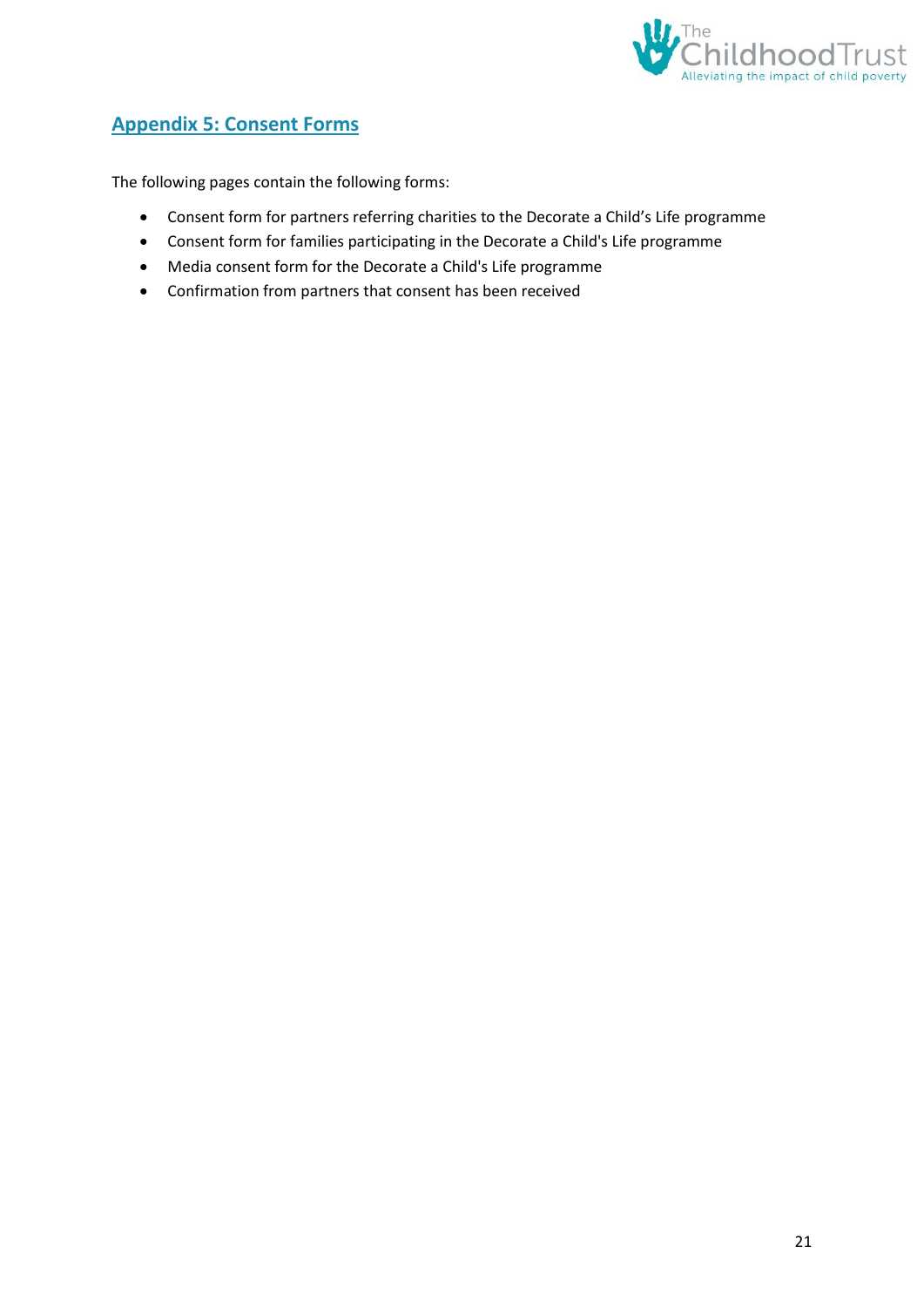

# **Decorate A Child's Life: Informed Consent**

### **Referral Partners**

Thank you for making a referral to the Decorate A Child's Life programme. Please read this document carefully. Your signature is required for your referred family to participate in the Decorate A Child's Life programme. By signing this form, you have voluntarily agreed to the terms below, which are necessary to ensure the safety and success of your referral's renovation project.

- I. I volunteer to support my referred family throughout their participation in the Decorate A Child's Life programme with full knowledge of the risks and benefits of the programme.
- II. I understand that projects require the referral partner to be present throughout project planning and delivery, which can take up to 3 months. In the case that I will be away, on annual leave, or have limited capacity to assist the family throughout the process, I will provide the Decorate A Child's Life programme with an alternate referral partner contact that can step into my role if and when necessary.
- III. I agree to cooperate with Decorate A Child's Life Project Managers throughout project planning, and I will communicate any concerns I have to them as soon as they arise.
- IV. I will disclose any and all important information regarding the family's wellbeing, housing circumstances, relationship with Social Services, and family members' special needs and capabilities.
- V. I understand that Decorate A Child's Life Project Managers will be in regular contact with me throughout the project planning process, and I agree to be responsive and promptly provide confirmation on project plans when asked.
- VI. I understand that participation in the programme requires me to support my referred family in any and or all of the following circumstances:
	- Professional services (i.e., mould removal, floor fitting) entering the family's property and doing works on it prior to the project date
	- Receiving furniture deliveries at the family's property a few days before the project date

| Signature                          |  |
|------------------------------------|--|
| Name (In Capitals)                 |  |
| Date                               |  |
| Alternate Referral Partner Contact |  |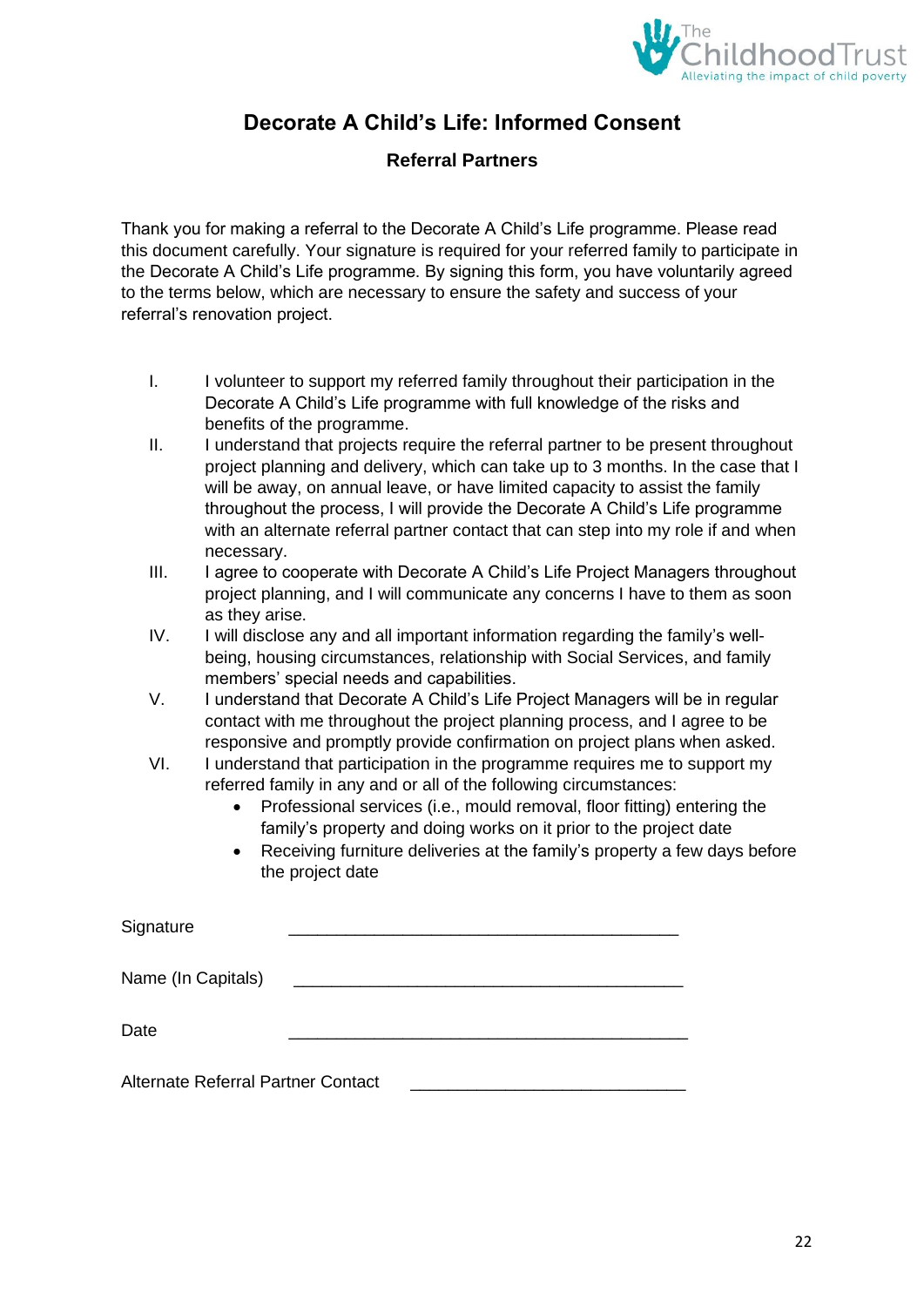

# **Decorate A Child's Life: Informed Consent**

### **Participating Families**

Thank you for your interest in the Decorate A Child's Life programme. Please read this document carefully. Your signature is required for participation in the Decorate A Child's Life programme. By signing this form, you have voluntarily agreed to the terms below, which are necessary to ensure the safety and success of your renovation project.

- I. I volunteer my family to participate in the Decorate A Child's Life programme with full knowledge of the risks and benefits of the programme.
- II. I agree to cooperate with Decorate A Child's Life Project Managers throughout project planning, and I will communicate any concerns I have to them as soon as they arise.
- III. I understand that Decorate A Child's Life Project Managers will be in regular contact with me throughout the project planning process, and I agree to be responsive and promptly provide confirmation on project plans when asked.
- IV. I give my consent for volunteers to enter and work in my property during the project.
- V. I understand that participation in the programme requires my cooperation in any and or all of the following circumstances:
	- Professional services (i.e., mould removal, floor fitting) entering my property and doing works on it prior to the project date.
	- • Receiving furniture deliveries at my property a few days before the project date.
- VI. I understand that I am responsible for the removal of unwanted furniture items from my property prior to the project date. If I am unable to clear the referred rooms on my own, I will make a Decorate A Child's Life Project Manager aware of this a few weeks prior to the project date.
- VII. I understand that The Childhood Trust will not use any photographs of my property without my consent.

| Signature          |  |
|--------------------|--|
| Name (In Capitals) |  |
| Date               |  |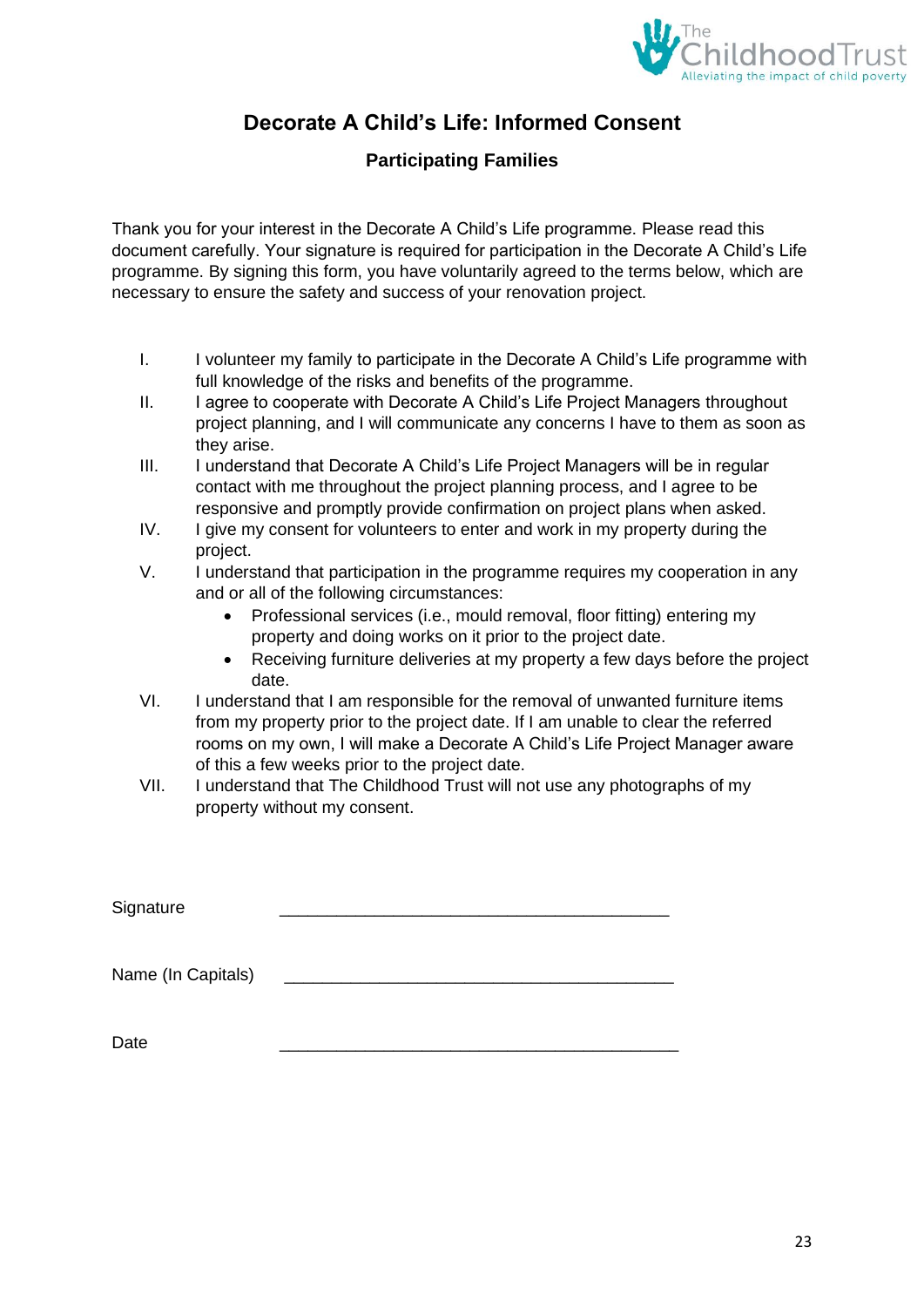

#### **MEDIA CONSENT FORM**

I, \_\_\_\_\_\_\_\_\_\_\_\_\_\_\_\_\_\_\_\_\_\_\_\_\_\_\_\_\_\_\_\_\_\_\_\_\_\_\_\_\_\_\_\_ [insert name] agree, and give consent for photographs or films of me to be used by The Childhood Trust.

I understand that The Childhood Trust may interview me and take photographs or films in which I appear that may be part of the Trust's work. I give my permission for the information I supply and photographs/films taken by The Childhood Trust to be published in support of its work. I have been given the opportunity to ask questions about the project and these have been answered to my satisfaction. I understand that all personal and or identifying information that could be used to identify me will remain confidential to The Childhood Trust and arrangements for the storage and eventual disposal of any identifiable material have been made clear to me. I understand that my consent is voluntary and that I can withdraw my consent at any time and my contribution withdrawn without having to give an explanation and without affecting the status of the redecoration project.

I am happy to proceed with my participation.

#### **Agreement**